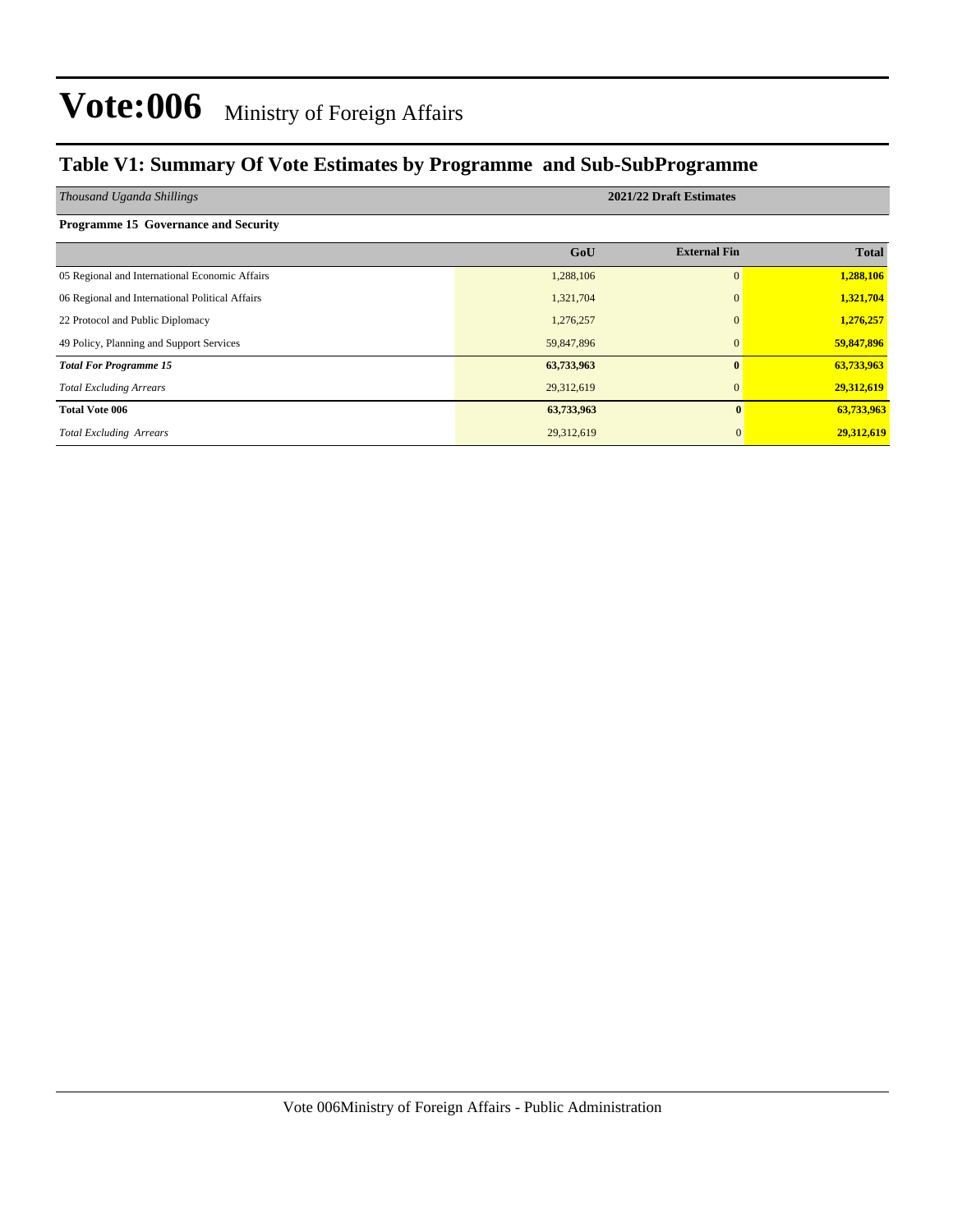### **Table V2: Summary Of Vote Estimates by Sub-SubProgramme,Department and Project**

| Thousand Uganda Shillings                                               |                                                                         | 2020/21 Approved Budget |                  |              | 2021/22 Draft Estimates |                     |              |  |  |  |  |  |  |
|-------------------------------------------------------------------------|-------------------------------------------------------------------------|-------------------------|------------------|--------------|-------------------------|---------------------|--------------|--|--|--|--|--|--|
| Sub-SubProgramme 05 Regional and International Economic Affairs         |                                                                         |                         |                  |              |                         |                     |              |  |  |  |  |  |  |
| <b>Recurrent Budget Estimates</b>                                       | <b>Wage</b>                                                             | <b>Non-Wage</b>         | <b>AIA</b>       | <b>Total</b> | <b>Wage</b>             | <b>Non-Wage</b>     | <b>Total</b> |  |  |  |  |  |  |
| 15 Diaspora                                                             | $\boldsymbol{0}$                                                        | 225.752                 | $\boldsymbol{0}$ | 225,752      | $\mathbf{0}$            | 225,752             | 225,752      |  |  |  |  |  |  |
| 18 Regional and International Economic Affairs                          | $\boldsymbol{0}$                                                        | 149,105                 | $\boldsymbol{0}$ | 149,105      | $\mathbf{0}$            | 149,105             | 149,105      |  |  |  |  |  |  |
| 23 Regional Economic Cooperation                                        | 0                                                                       | 20,415,778              | $\mathbf{0}$     | 20,415,778   | $\mathbf{0}$            | 615,778             | 615,778      |  |  |  |  |  |  |
| 24 International Economic Cooperation                                   | $\boldsymbol{0}$                                                        | 297,471                 | $\mathbf{0}$     | 297,471      | $\mathbf{0}$            | 297,471             | 297,471      |  |  |  |  |  |  |
| <b>Total Recurrent Budget Estimates for Sub-</b><br><b>SubProgramme</b> | 0                                                                       | 21,088,106              | $\bf{0}$         | 21,088,106   | $\bf{0}$                | 1,288,106           | 1,288,106    |  |  |  |  |  |  |
|                                                                         | GoU                                                                     | <b>External Fin</b>     | <b>AIA</b>       | <b>Total</b> | GoU                     | <b>External Fin</b> | <b>Total</b> |  |  |  |  |  |  |
| <b>Total For Sub-SubProgramme 05</b>                                    | 21,088,106                                                              | 0                       | $\bf{0}$         | 21,088,106   | 1,288,106               | $\bf{0}$            | 1,288,106    |  |  |  |  |  |  |
| <b>Total Excluding Arrears</b>                                          | 21,088,106                                                              | $\boldsymbol{0}$        | $\boldsymbol{0}$ | 21,088,106   | 1,288,106               | $\mathbf{0}$        | 1,288,106    |  |  |  |  |  |  |
|                                                                         | <b>Sub-SubProgramme 06 Regional and International Political Affairs</b> |                         |                  |              |                         |                     |              |  |  |  |  |  |  |
| <b>Recurrent Budget Estimates</b>                                       | <b>Wage</b>                                                             | <b>Non-Wage</b>         | <b>AIA</b>       | <b>Total</b> | <b>Wage</b>             | <b>Non-Wage</b>     | <b>Total</b> |  |  |  |  |  |  |
| 17 Regional and International Political Affairs                         | $\boldsymbol{0}$                                                        | 186,598                 | $\boldsymbol{0}$ | 186,598      | $\mathbf{0}$            | 186,598             | 186,598      |  |  |  |  |  |  |
| 19 Regional Peace and Security                                          | 0                                                                       | 434,869                 | $\mathbf{0}$     | 434,869      | $\mathbf{0}$            | 434,869             | 434,869      |  |  |  |  |  |  |
| 20 International Law & Social Affairs                                   | $\mathbf{0}$                                                            | 360,772                 | $\boldsymbol{0}$ | 360,772      | $\mathbf{0}$            | 360,772             | 360,772      |  |  |  |  |  |  |
| 25 International Political Cooperation                                  | $\boldsymbol{0}$                                                        | 339,466                 | $\mathbf{0}$     | 339,466      | $\mathbf{0}$            | 339,466             | 339,466      |  |  |  |  |  |  |
| <b>Total Recurrent Budget Estimates for Sub-</b><br><b>SubProgramme</b> | $\bf{0}$                                                                | 1,321,704               | $\bf{0}$         | 1,321,704    | $\bf{0}$                | 1,321,704           | 1,321,704    |  |  |  |  |  |  |
|                                                                         | GoU                                                                     | <b>External Fin</b>     | <b>AIA</b>       | <b>Total</b> | GoU                     | <b>External Fin</b> | <b>Total</b> |  |  |  |  |  |  |
| <b>Total For Sub-SubProgramme 06</b>                                    | 1,321,704                                                               | $\bf{0}$                | $\bf{0}$         | 1,321,704    | 1,321,704               | $\bf{0}$            | 1,321,704    |  |  |  |  |  |  |
| <b>Total Excluding Arrears</b>                                          | 1,321,704                                                               | $\boldsymbol{0}$        | $\mathbf{0}$     | 1,321,704    | 1,321,704               | $\mathbf{0}$        | 1,321,704    |  |  |  |  |  |  |
| <b>Sub-SubProgramme 22 Protocol and Public Diplomacy</b>                |                                                                         |                         |                  |              |                         |                     |              |  |  |  |  |  |  |
| <b>Recurrent Budget Estimates</b>                                       | <b>Wage</b>                                                             | <b>Non-Wage</b>         | <b>AIA</b>       | <b>Total</b> | <b>Wage</b>             | <b>Non-Wage</b>     | <b>Total</b> |  |  |  |  |  |  |
| 21 Public Diplomacy                                                     | $\boldsymbol{0}$                                                        | 266,043                 | $\mathbf{0}$     | 266,043      | $\mathbf{0}$            | 266,043             | 266,043      |  |  |  |  |  |  |
| 26 Protocol and Public Diplomacy (Directorate)                          | $\boldsymbol{0}$                                                        | 251,097                 | $\boldsymbol{0}$ | 251,097      | $\boldsymbol{0}$        | 251,097             | 251,097      |  |  |  |  |  |  |
| 27 Protocol Services                                                    | $\mathbf{0}$                                                            | 553,490                 | $\boldsymbol{0}$ | 553,490      | $\mathbf{0}$            | 553,490             | 553,490      |  |  |  |  |  |  |
| 28 Consular Services                                                    | $\boldsymbol{0}$                                                        | 205,627                 | $\boldsymbol{0}$ | 205,627      | $\mathbf{0}$            | 205,627             | 205,627      |  |  |  |  |  |  |
| <b>Total Recurrent Budget Estimates for Sub-</b><br><b>SubProgramme</b> | $\bf{0}$                                                                | 1,276,257               | $\bf{0}$         | 1,276,257    | $\bf{0}$                | 1,276,257           | 1,276,257    |  |  |  |  |  |  |
|                                                                         |                                                                         | GoU External Fin        | AIA              | <b>Total</b> | GoU                     | <b>External Fin</b> | <b>Total</b> |  |  |  |  |  |  |
| <b>Total For Sub-SubProgramme 22</b>                                    | 1,276,257                                                               | $\bf{0}$                | $\bf{0}$         | 1,276,257    | 1,276,257               | $\bf{0}$            | 1,276,257    |  |  |  |  |  |  |
| <b>Total Excluding Arrears</b>                                          | 1,276,257                                                               | $\boldsymbol{0}$        | $\boldsymbol{0}$ | 1,276,257    | 1,276,257               | $\boldsymbol{0}$    | 1,276,257    |  |  |  |  |  |  |
| Sub-SubProgramme 49 Policy, Planning and Support Services               |                                                                         |                         |                  |              |                         |                     |              |  |  |  |  |  |  |
| <b>Recurrent Budget Estimates</b>                                       | <b>Wage</b>                                                             | Non-Wage                | <b>AIA</b>       | <b>Total</b> | <b>Wage</b>             | Non-Wage            | <b>Total</b> |  |  |  |  |  |  |
| 01 Finance and Administration                                           | $\boldsymbol{0}$                                                        | 21,532,678              | $\boldsymbol{0}$ | 21,532,678   | $\boldsymbol{0}$        | 46,716,369          | 46,716,369   |  |  |  |  |  |  |
| 05 Policy and Planning                                                  | $\boldsymbol{0}$                                                        | 1,064,553               | $\boldsymbol{0}$ | 1,064,553    | $\boldsymbol{0}$        | 1,064,553           | 1,064,553    |  |  |  |  |  |  |
| 14 Internal Audit                                                       | $\boldsymbol{0}$                                                        | 168,493                 | $\boldsymbol{0}$ | 168,493      | $\boldsymbol{0}$        | 468,493             | 468,493      |  |  |  |  |  |  |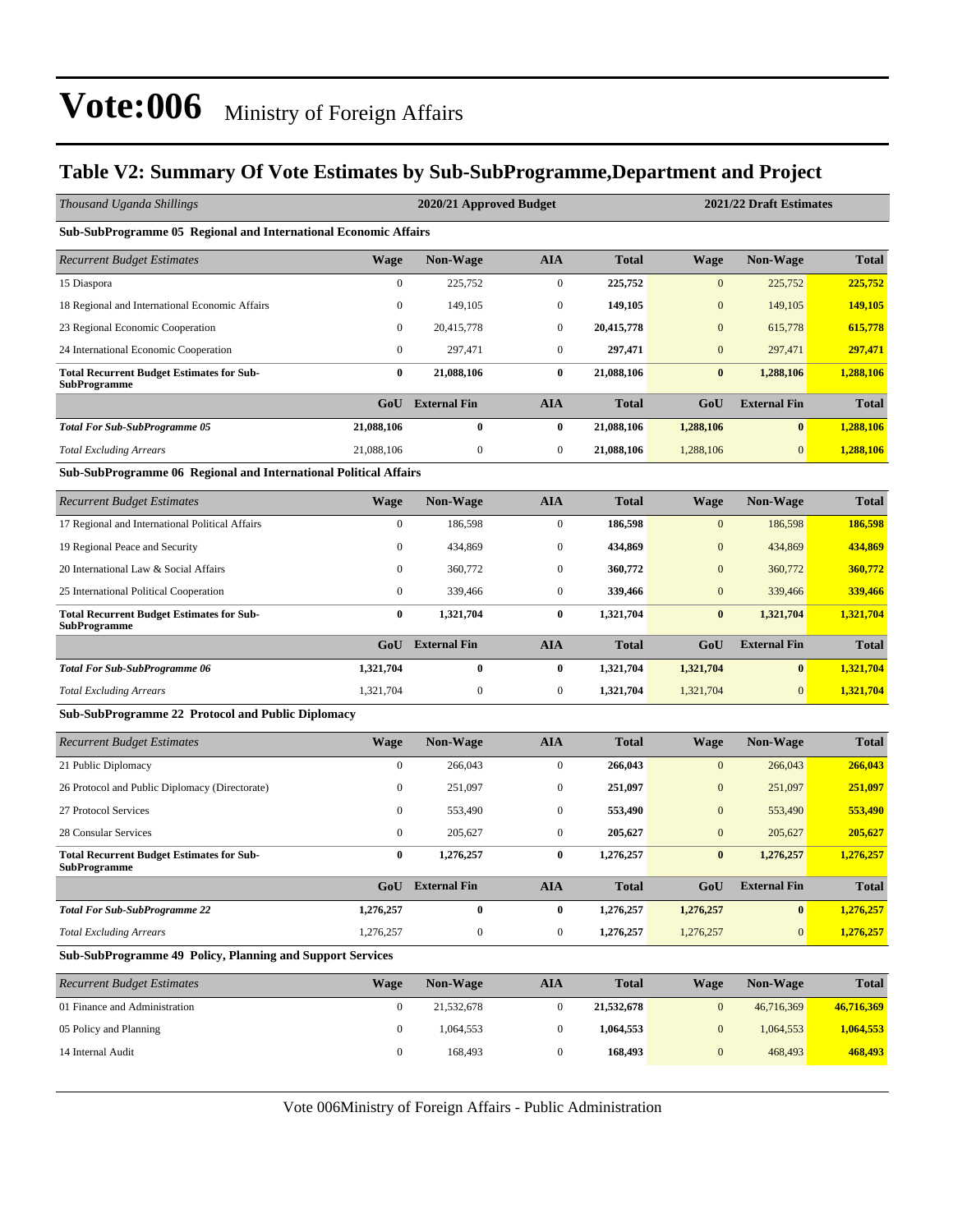| 16 Human Resource Managment Department                                    | 5,718,326        | 5,842,600           | $\mathbf{0}$     | 11,560,926   | 5,845,429                     | 4,611,231           | 10,456,660   |
|---------------------------------------------------------------------------|------------------|---------------------|------------------|--------------|-------------------------------|---------------------|--------------|
| 22 Property Managment                                                     | $\theta$         | 153,994             | $\mathbf{0}$     | 153,994      | $\mathbf{0}$                  | 153,994             | 153,994      |
| 29 Information and Communication Technology                               | $\mathbf{0}$     | 274,837             | $\boldsymbol{0}$ | 274,837      | $\boldsymbol{0}$              | 274,837             | 274,837      |
| <b>Total Recurrent Budget Estimates for Sub-</b><br><b>SubProgramme</b>   | 5,718,326        | 29,037,154          | $\bf{0}$         | 34,755,480   | 5,845,429                     | 53,289,476          | 59,134,905   |
| Development Budget Estimates                                              | <b>GoU Dev't</b> | <b>External Fin</b> | <b>AIA</b>       | <b>Total</b> | <b>GoU Dev't External Fin</b> |                     | <b>Total</b> |
| 1591 Retooling of Ministry of Foreign Affairs                             | 712,991          | $\Omega$            | $\mathbf{0}$     | 712,991      | 712,991                       | $\Omega$            | 712,991      |
| <b>Total Development Budget Estimates for Sub-</b><br><b>SubProgramme</b> | 712,991          | $\mathbf{0}$        | $\bf{0}$         | 712,991      | 712,991                       | $\mathbf{0}$        | 712,991      |
|                                                                           | GoU              | <b>External Fin</b> | <b>AIA</b>       | <b>Total</b> | GoU                           | <b>External Fin</b> | <b>Total</b> |
| <b>Total For Sub-SubProgramme 49</b>                                      | 35,468,471       | $\mathbf{0}$        | $\bf{0}$         | 35,468,471   | 59,847,896                    | $\mathbf{0}$        | 59,847,896   |
| <b>Total Excluding Arrears</b>                                            | 29, 111, 585     | $\mathbf{0}$        | $\mathbf{0}$     | 29,111,585   | 25,426,552                    | $\vert 0 \vert$     | 25,426,552   |
| <b>Total Vote 006</b>                                                     | 59,154,538       | $\mathbf{0}$        | $\bf{0}$         | 59,154,538   | 63,733,963                    | $\mathbf{0}$        | 63,733,963   |
| <b>Total Excluding Arrears</b>                                            | 52,797,652       | $\mathbf{0}$        | $\mathbf{0}$     | 52,797,652   | 29,312,619                    | $\overline{0}$      | 29,312,619   |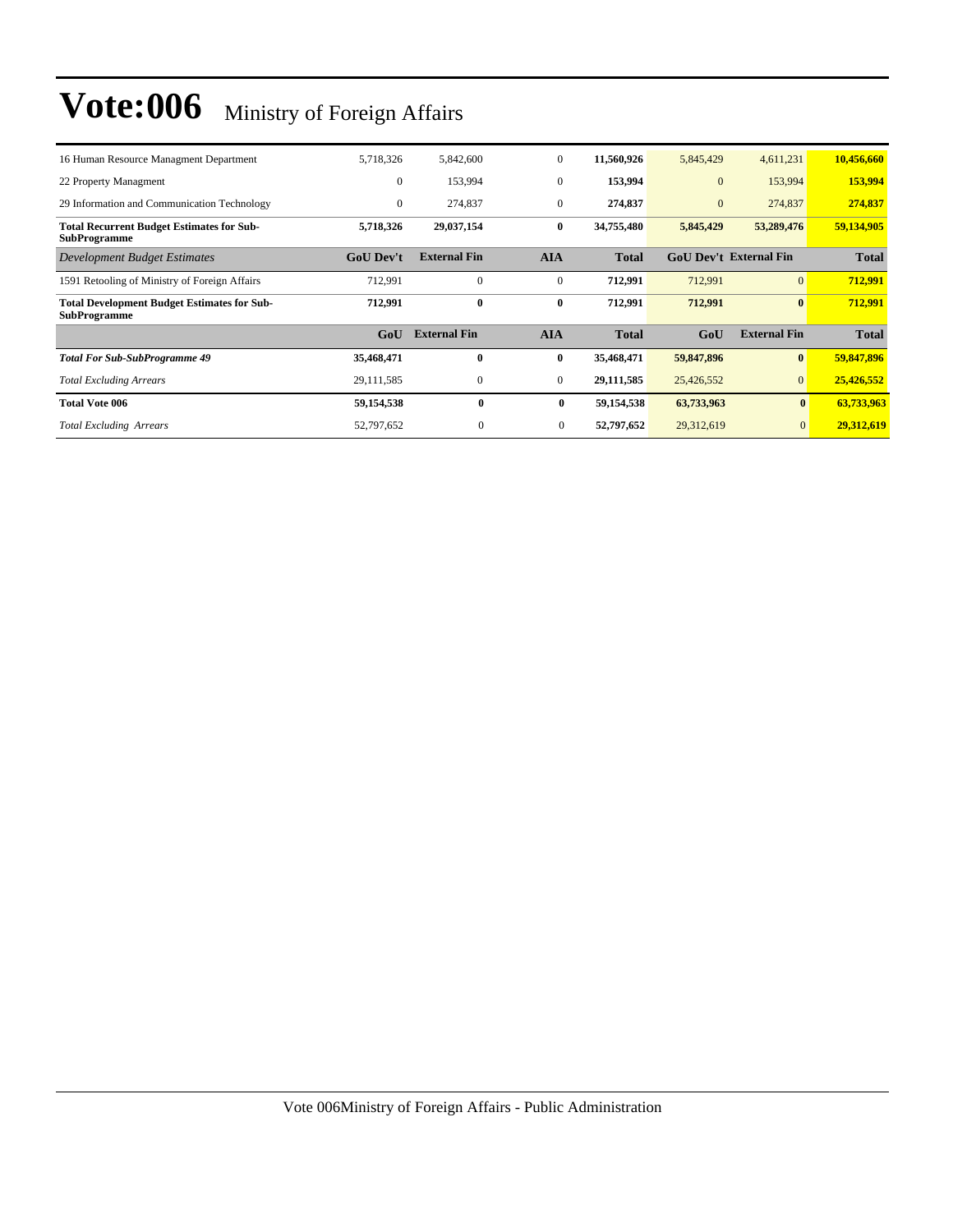### **Table V3: Summary Vote Estimates by Item**

| Thousand Uganda Shillings                                   |            | 2020/21 Approved Budget |          |              | 2021/22 Draft Estimates |                     |              |  |  |
|-------------------------------------------------------------|------------|-------------------------|----------|--------------|-------------------------|---------------------|--------------|--|--|
|                                                             | GoU        | <b>External Fin</b>     | AIA      | <b>Total</b> | GoU                     | <b>External Fin</b> | <b>Total</b> |  |  |
| <b>Employees, Goods and Services (Outputs Provided)</b>     | 42,075,827 | $\bf{0}$                | $\bf{0}$ | 42,075,827   | 21,471,571              | $\bf{0}$            | 21,471,571   |  |  |
| 211101 General Staff Salaries                               | 5,718,326  | $\bf{0}$                | 0        | 5,718,326    | 5,845,429               | $\bf{0}$            | 5,845,429    |  |  |
| 211103 Allowances (Inc. Casuals, Temporary)                 | 1,884,922  | $\bf{0}$                | 0        | 1,884,922    | 1,884,922               | $\bf{0}$            | 1,884,922    |  |  |
| 212102 Pension for General Civil Service                    | 3,159,700  | $\bf{0}$                | 0        | 3,159,700    | 3,187,080               | $\bf{0}$            | 3,187,080    |  |  |
| 213001 Medical expenses (To employees)                      | 62,182     | $\bf{0}$                | 0        | 62,182       | 62,182                  | $\bf{0}$            | 62,182       |  |  |
| 213002 Incapacity, death benefits and funeral expenses      | 130,000    | $\bf{0}$                | 0        | 130,000      | 130,000                 | $\bf{0}$            | 130,000      |  |  |
| 213004 Gratuity Expenses                                    | 1,655,090  | $\bf{0}$                | 0        | 1,655,090    | 347,340                 | $\bf{0}$            | 347,340      |  |  |
| 221001 Advertising and Public Relations                     | 67,036     | $\bf{0}$                | 0        | 67,036       | 67,036                  | $\bf{0}$            | 67,036       |  |  |
| 221002 Workshops and Seminars                               | 20,127,102 | $\bf{0}$                | 0        | 20,127,102   | 477,102                 | $\bf{0}$            | 477,102      |  |  |
| 221003 Staff Training                                       | 216,164    | $\bf{0}$                | 0        | 216,164      | 415,164                 | $\bf{0}$            | 415,164      |  |  |
| 221004 Recruitment Expenses                                 | 5,000      | $\bf{0}$                | 0        | 5,000        | 5,000                   | $\bf{0}$            | 5,000        |  |  |
| 221005 Hire of Venue (chairs, projector, etc)               | 1,000      | $\bf{0}$                | 0        | 1,000        | 1,000                   | $\bf{0}$            | 1,000        |  |  |
| 221007 Books, Periodicals & Newspapers                      | 85,160     | $\bf{0}$                | 0        | 85,160       | 85,160                  | $\bf{0}$            | 85,160       |  |  |
| 221008 Computer supplies and Information Technology<br>(TT) | 260,038    | $\bf{0}$                | 0        | 260,038      | 260,038                 | $\bf{0}$            | 260,038      |  |  |
| 221009 Welfare and Entertainment                            | 313,343    | $\bf{0}$                | 0        | 313,343      | 313,343                 | $\bf{0}$            | 313,343      |  |  |
| 221011 Printing, Stationery, Photocopying and Binding       | 335,017    | $\bf{0}$                | $\bf{0}$ | 335,017      | 335,017                 | $\bf{0}$            | 335,017      |  |  |
| 221012 Small Office Equipment                               | 51,727     | $\bf{0}$                | 0        | 51,727       | 51,727                  | $\bf{0}$            | 51,727       |  |  |
| 221016 IFMS Recurrent costs                                 | 145,000    | $\bf{0}$                | 0        | 145,000      | 145,000                 | $\bf{0}$            | 145,000      |  |  |
| 221017 Subscriptions                                        | 8,747      | $\bf{0}$                | 0        | 8,747        | 8,747                   | $\bf{0}$            | 8,747        |  |  |
| 221020 IPPS Recurrent Costs                                 | 60,000     | $\bf{0}$                | 0        | 60,000       | 86,400                  | $\bf{0}$            | 86,400       |  |  |
| 222001 Telecommunications                                   | 114,866    | $\bf{0}$                | $\bf{0}$ | 114,866      | 114,866                 | $\bf{0}$            | 114,866      |  |  |
| 222002 Postage and Courier                                  | 64,800     | $\bf{0}$                | 0        | 64,800       | 64,800                  | $\bf{0}$            | 64,800       |  |  |
| 222003 Information and communications technology<br>(ICT)   | 113,000    | $\bf{0}$                | 0        | 113,000      | 113,000                 | $\bf{0}$            | 113,000      |  |  |
| 223002 Rates                                                | 50,000     | $\bf{0}$                | 0        | 50,000       | 50,000                  | $\bf{0}$            | 50,000       |  |  |
| 223003 Rent - (Produced Assets) to private entities         | 95,000     | $\bf{0}$                | 0        | 95,000       | 95,000                  | $\bf{0}$            | 95,000       |  |  |
| 223004 Guard and Security services                          | 174,680    | $\bf{0}$                | $\bf{0}$ | 174,680      | 174,680                 | $\bf{0}$            | 174,680      |  |  |
| 223005 Electricity                                          | 196,000    | $\bf{0}$                | 0        | 196,000      | 196,000                 | $\bf{0}$            | 196,000      |  |  |
| 223006 Water                                                | 40,000     | $\bf{0}$                | 0        | 40,000       | 40,000                  | $\bf{0}$            | 40,000       |  |  |
| 224004 Cleaning and Sanitation                              | 72,000     | $\bf{0}$                | 0        | 72,000       | 72,000                  | $\bf{0}$            | 72,000       |  |  |
| 225002 Consultancy Services-Long-term                       | 700,000    | $\bf{0}$                | 0        | 700,000      | 700,000                 | $\bf{0}$            | 700,000      |  |  |
| 227001 Travel inland                                        | 445,034    | $\bf{0}$                | 0        | 445,034      | 408,634                 | $\bf{0}$            | 408,634      |  |  |
| 227002 Travel abroad                                        | 4,057,160  | $\bf{0}$                | 0        | 4,057,160    | 4,057,160               | $\bf{0}$            | 4,057,160    |  |  |
| 227003 Carriage, Haulage, Freight and transport hire        | 70,000     | $\bf{0}$                | 0        | 70,000       | 70,000                  | $\bf{0}$            | 70,000       |  |  |
| 227004 Fuel, Lubricants and Oils                            | 1,118,172  | $\bf{0}$                | 0        | 1,118,172    | 1,128,172               | $\bf{0}$            | 1,128,172    |  |  |
| 228002 Maintenance - Vehicles                               | 322,560    | $\bf{0}$                | 0        | 322,560      | 322,560                 | $\bf{0}$            | 322,560      |  |  |
| 228003 Maintenance – Machinery, Equipment &<br>Furniture    | 97,000     | $\boldsymbol{0}$        | 0        | 97,000       | 97,000                  | $\bf{0}$            | 97,000       |  |  |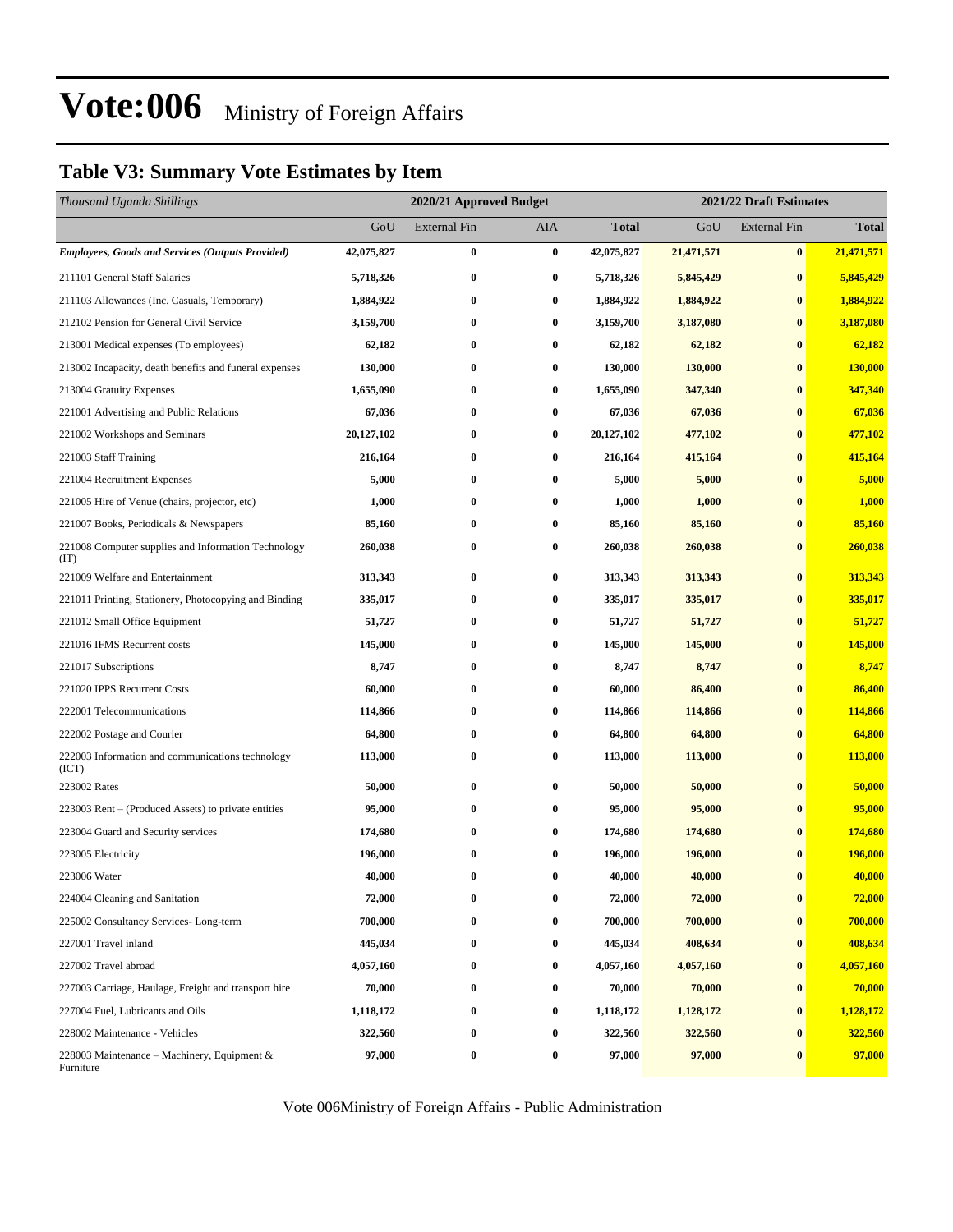| 228004 Maintenance – Other                                            | 60,000     | $\bf{0}$         | $\bf{0}$       | 60,000     | 60,010     | $\bf{0}$       | 60,010     |
|-----------------------------------------------------------------------|------------|------------------|----------------|------------|------------|----------------|------------|
| <b>Grants, Transfers and Subsides (Outputs Funded)</b>                | 10,008,835 | $\bf{0}$         | $\bf{0}$       | 10,008,835 | 7,128,058  | $\bf{0}$       | 7,128,058  |
| 262101 Contributions to International Organisations<br>(Current)      | 9,091,115  | $\bf{0}$         | $\bf{0}$       | 9,091,115  | 6,359,338  | $\mathbf{0}$   | 6,359,338  |
| 263104 Transfers to other govt. Units (Current)                       | 577,000    | $\bf{0}$         | $\bf{0}$       | 577,000    | 528,000    | $\bf{0}$       | 528,000    |
| 264102 Contributions to Autonomous Institutions (Wage<br>Subventions) | 340,720    | $\bf{0}$         | $\bf{0}$       | 340,720    | 240,720    | $\bf{0}$       | 240,720    |
| <b>Investment</b> (Capital Purchases)                                 | 712,991    | $\bf{0}$         | $\bf{0}$       | 712,991    | 712,991    | $\bf{0}$       | 712,991    |
| 312101 Non-Residential Buildings                                      | 70,000     | $\bf{0}$         | 0              | 70,000     | 218,980    | $\mathbf{0}$   | 218,980    |
| 312201 Transport Equipment                                            | 530,000    | $\bf{0}$         | $\bf{0}$       | 530,000    | 300,000    | $\mathbf{0}$   | 300,000    |
| 312203 Furniture & Fixtures                                           | 62,991     | $\bf{0}$         | 0              | 62,991     | 66,211     |                | 66,211     |
| 312213 ICT Equipment                                                  | 50,000     | $\bf{0}$         | $\bf{0}$       | 50,000     | 127,800    | $\bf{0}$       | 127,800    |
| <b>Arrears</b>                                                        | 6,356,886  | $\bf{0}$         | $\bf{0}$       | 6,356,886  | 34,421,343 | $\bf{0}$       | 34,421,343 |
| 321605 Domestic arrears (Budgeting)                                   | 6,356,886  | $\bf{0}$         | $\bf{0}$       | 6,356,886  | 34,421,343 | $\mathbf{0}$   | 34,421,343 |
| <b>Grand Total Vote 006</b>                                           | 59,154,538 | $\bf{0}$         | $\bf{0}$       | 59,154,538 | 63,733,963 | $\mathbf{0}$   | 63,733,963 |
| <b>Total Excluding Arrears</b>                                        | 52,797,652 | $\boldsymbol{0}$ | $\overline{0}$ | 52,797,652 | 29,312,619 | $\overline{0}$ | 29,312,619 |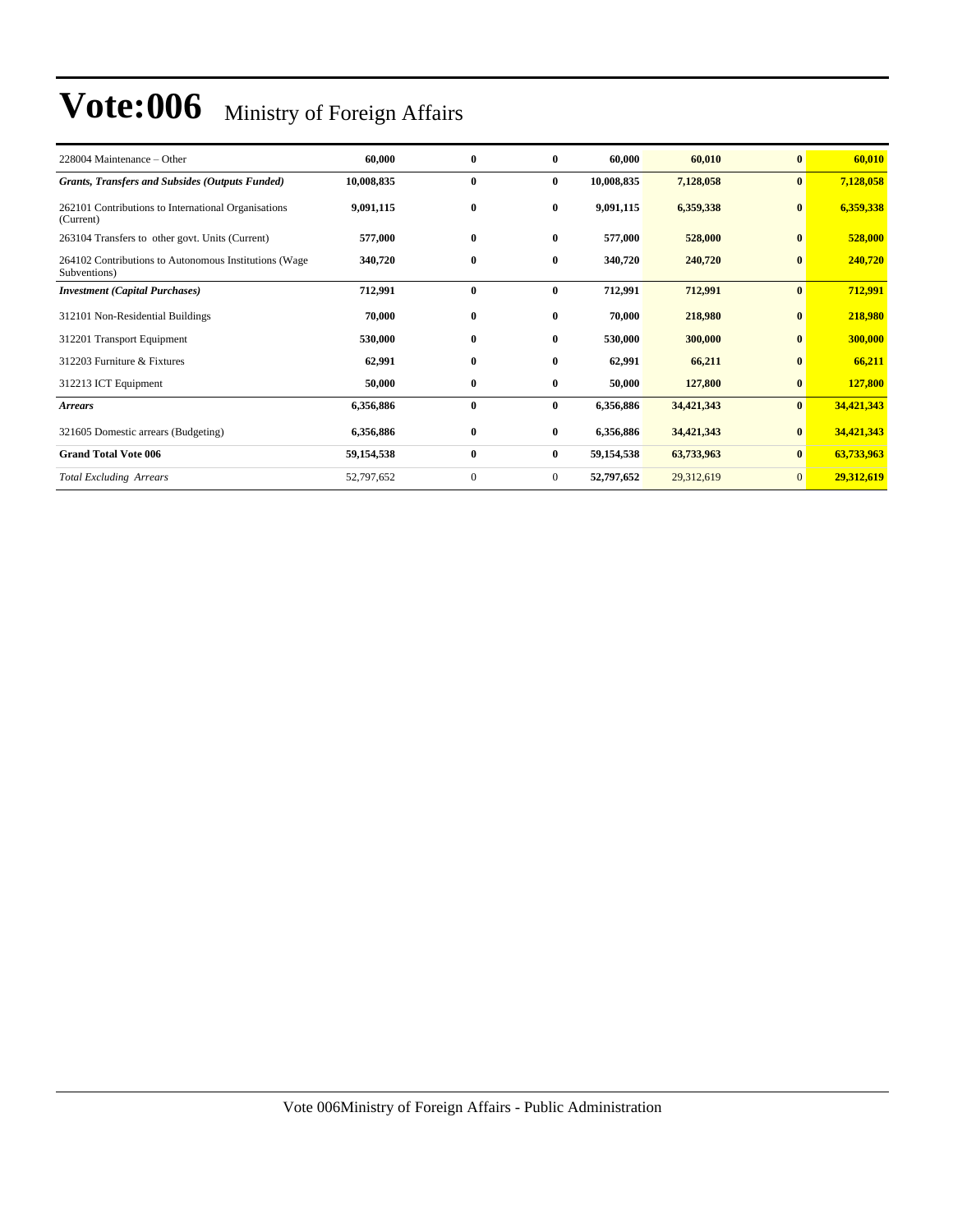### **Table V4: Detailed Estimates by Sub-SubProgramme, Department,Project and Output and Item**

#### *Sub-SubProgrammme 05 Regional and International Economic Affairs*

*Recurrent Budget Estimates*

| Department 15 Diaspora                                                      |                  |                         |                |              |                         |          |              |
|-----------------------------------------------------------------------------|------------------|-------------------------|----------------|--------------|-------------------------|----------|--------------|
| Thousand Uganda Shillings                                                   |                  | 2020/21 Approved Budget |                |              | 2021/22 Draft Estimates |          |              |
| <b>Outputs Provided</b>                                                     | Wage             | Non Wage                | <b>AIA</b>     | <b>Total</b> | Wage                    | Non Wage | <b>Total</b> |
| Budget Output 160501 Promotion of trade, tourism, education, and investment |                  |                         |                |              |                         |          |              |
| 211103 Allowances (Inc. Casuals, Temporary)                                 | $\boldsymbol{0}$ | 82,728                  | $\overline{0}$ | 82,728       | $\mathbf{0}$            | 82,728   | 82,728       |
| 221002 Workshops and Seminars                                               | $\overline{0}$   | 522                     | $\overline{0}$ | 522          | $\mathbf{0}$            | 522      | 522          |
| 221007 Books, Periodicals & Newspapers                                      | $\overline{0}$   | 2,885                   | $\mathbf{0}$   | 2,885        | $\mathbf{0}$            | 2,885    | 2,885        |
| 221008 Computer supplies and Information Technology (IT)                    | $\mathbf{0}$     | 11,835                  | $\mathbf{0}$   | 11,835       | $\mathbf{0}$            | 11,835   | 11,835       |
| 221009 Welfare and Entertainment                                            | $\overline{0}$   | 5,000                   | $\overline{0}$ | 5,000        | $\mathbf{0}$            | 5,000    | 5,000        |
| 221011 Printing, Stationery, Photocopying and Binding                       | $\overline{0}$   | 10,436                  | $\overline{0}$ | 10,436       | $\mathbf{0}$            | 10,436   | 10,436       |
| 221012 Small Office Equipment                                               | $\overline{0}$   | 2,000                   | $\mathbf{0}$   | 2,000        | $\mathbf{0}$            | 2,000    | 2,000        |
| 222001 Telecommunications                                                   | $\overline{0}$   | 1,000                   | $\mathbf{0}$   | 1,000        | $\mathbf{0}$            | 1,000    | 1,000        |
| 227001 Travel inland                                                        | $\overline{0}$   | 748                     | $\overline{0}$ | 748          | $\mathbf{0}$            | 748      | 748          |
| 227002 Travel abroad                                                        | $\overline{0}$   | 64,598                  | $\overline{0}$ | 64,598       | $\mathbf{0}$            | 64,598   | 64,598       |
| 227004 Fuel, Lubricants and Oils                                            | $\mathbf{0}$     | 44,000                  | $\mathbf{0}$   | 44,000       | $\mathbf{0}$            | 44,000   | 44,000       |
| <b>Total Cost of Budget Output 01</b>                                       | 0                | 225,752                 | 0              | 225,752      | $\boldsymbol{\theta}$   | 225,752  | 225,752      |
| <b>Total Cost Of Outputs Provided</b>                                       | 0                | 225,752                 | $\bf{0}$       | 225,752      | $\bf{0}$                | 225,752  | 225,752      |
| <b>Total Cost for Department 15</b>                                         | $\bf{0}$         | 225,752                 | $\bf{0}$       | 225,752      | $\bf{0}$                | 225,752  | 225,752      |
| <b>Total Excluding Arrears</b>                                              | $\Omega$         | 225,752                 | $\Omega$       | 225,752      | $\mathbf{0}$            | 225,752  | 225,752      |
| Department 18 Degional and International Feanamic Affairs                   |                  |                         |                |              |                         |          |              |

#### **Department 18 Regional and International Economic Affairs**

| Thousand Uganda Shillings                                                   | 2021/22 Draft Estimates<br>2020/21 Approved Budget |          |                |              |              |          |              |  |
|-----------------------------------------------------------------------------|----------------------------------------------------|----------|----------------|--------------|--------------|----------|--------------|--|
| <b>Outputs Provided</b>                                                     | Wage                                               | Non Wage | <b>AIA</b>     | <b>Total</b> | Wage         | Non Wage | <b>Total</b> |  |
| Budget Output 160501 Promotion of trade, tourism, education, and investment |                                                    |          |                |              |              |          |              |  |
| 211103 Allowances (Inc. Casuals, Temporary)                                 | $\boldsymbol{0}$                                   | 25,320   | $\overline{0}$ | 25,320       | $\mathbf{0}$ | 25,320   | 25,320       |  |
| 221007 Books, Periodicals & Newspapers                                      | $\mathbf{0}$                                       | 1,853    | $\mathbf{0}$   | 1,853        | $\mathbf{0}$ | 1,853    | 1,853        |  |
| 221008 Computer supplies and Information Technology (IT)                    | $\boldsymbol{0}$                                   | 11,200   | $\overline{0}$ | 11,200       | $\mathbf{0}$ | 11,200   | 11,200       |  |
| 221009 Welfare and Entertainment                                            | $\mathbf{0}$                                       | 2,443    | $\mathbf{0}$   | 2,443        | $\mathbf{0}$ | 2,443    | 2,443        |  |
| 221011 Printing, Stationery, Photocopying and Binding                       | $\mathbf{0}$                                       | 2,723    | $\mathbf{0}$   | 2,723        | $\mathbf{0}$ | 2,723    | 2,723        |  |
| 221012 Small Office Equipment                                               | $\mathbf{0}$                                       | 1,961    | $\overline{0}$ | 1,961        | $\mathbf{0}$ | 1,961    | 1,961        |  |
| 222001 Telecommunications                                                   | $\mathbf{0}$                                       | 1,296    | $\overline{0}$ | 1,296        | $\mathbf{0}$ | 1,296    | 1,296        |  |
| 227001 Travel inland                                                        | $\mathbf{0}$                                       | 2,292    | $\mathbf{0}$   | 2,292        | $\mathbf{0}$ | 2,292    | 2,292        |  |
| 227002 Travel abroad                                                        | $\mathbf{0}$                                       | 79,017   | $\mathbf{0}$   | 79,017       | $\mathbf{0}$ | 79,017   | 79,017       |  |
| 227004 Fuel, Lubricants and Oils                                            | $\mathbf{0}$                                       | 16,000   | $\overline{0}$ | 16,000       | $\mathbf{0}$ | 16,000   | 16,000       |  |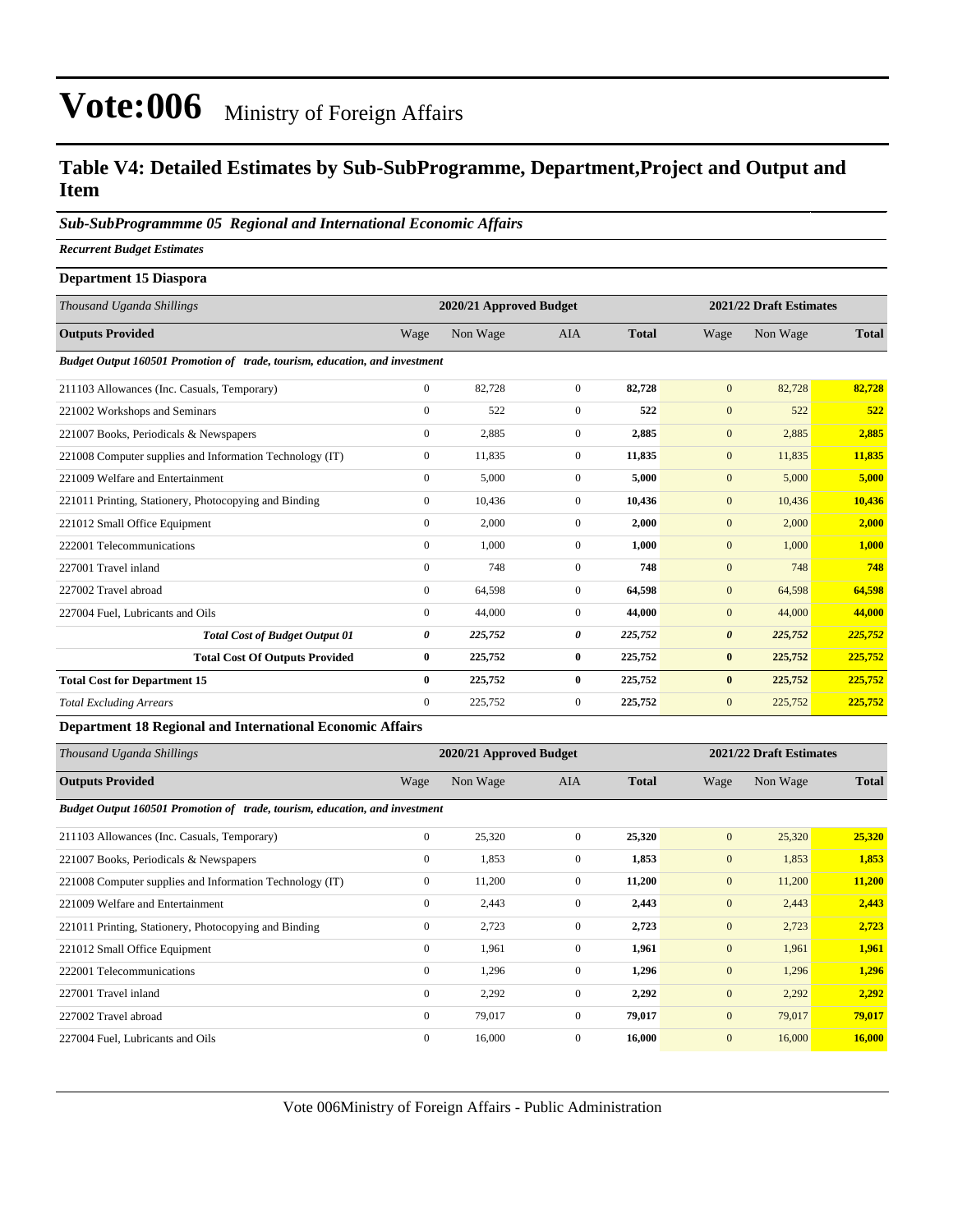| 228002 Maintenance - Vehicles                                               | $\boldsymbol{0}$ | 5,000                   | $\mathbf{0}$          | 5,000        | $\mathbf{0}$          | 5,000                   | 5,000                 |
|-----------------------------------------------------------------------------|------------------|-------------------------|-----------------------|--------------|-----------------------|-------------------------|-----------------------|
| <b>Total Cost of Budget Output 01</b>                                       | 0                | 149,105                 | $\boldsymbol{\theta}$ | 149,105      | $\boldsymbol{\theta}$ | 149,105                 | <b>149,105</b>        |
| <b>Total Cost Of Outputs Provided</b>                                       | $\bf{0}$         | 149,105                 | $\bf{0}$              | 149,105      | $\bf{0}$              | 149,105                 | 149,105               |
| <b>Total Cost for Department 18</b>                                         | $\bf{0}$         | 149,105                 | $\bf{0}$              | 149,105      | $\bf{0}$              | 149,105                 | 149,105               |
| <b>Total Excluding Arrears</b>                                              | $\boldsymbol{0}$ | 149,105                 | $\mathbf{0}$          | 149,105      | $\mathbf{0}$          | 149,105                 | 149,105               |
| <b>Department 23 Regional Economic Cooperation</b>                          |                  |                         |                       |              |                       |                         |                       |
| Thousand Uganda Shillings                                                   |                  | 2020/21 Approved Budget |                       |              |                       | 2021/22 Draft Estimates |                       |
| <b>Outputs Provided</b>                                                     | Wage             | Non Wage                | AIA                   | <b>Total</b> | Wage                  | Non Wage                | <b>Total</b>          |
| Budget Output 160501 Promotion of trade, tourism, education, and investment |                  |                         |                       |              |                       |                         |                       |
| 211103 Allowances (Inc. Casuals, Temporary)                                 | $\boldsymbol{0}$ | 82,320                  | $\mathbf{0}$          | 82,320       | $\mathbf{0}$          | 82,320                  | 82,320                |
| 221007 Books, Periodicals & Newspapers                                      | $\boldsymbol{0}$ | 2,885                   | $\mathbf{0}$          | 2,885        | $\boldsymbol{0}$      | 2,885                   | 2,885                 |
| 221008 Computer supplies and Information Technology (IT)                    | $\boldsymbol{0}$ | 15,640                  | $\mathbf{0}$          | 15,640       | $\mathbf{0}$          | 15,640                  | 15,640                |
| 221009 Welfare and Entertainment                                            | $\boldsymbol{0}$ | 4,000                   | $\mathbf{0}$          | 4,000        | $\boldsymbol{0}$      | 4,000                   | 4,000                 |
| 221011 Printing, Stationery, Photocopying and Binding                       | $\boldsymbol{0}$ | 13,613                  | $\mathbf{0}$          | 13,613       | $\mathbf{0}$          | 13,613                  | 13,613                |
| 222001 Telecommunications                                                   | $\boldsymbol{0}$ | 4,000                   | $\mathbf{0}$          | 4,000        | $\mathbf{0}$          | 4,000                   | 4,000                 |
| 227001 Travel inland                                                        | $\boldsymbol{0}$ | 8,629                   | $\mathbf{0}$          | 8,629        | $\mathbf{0}$          | 8,629                   | 8,629                 |
| 227004 Fuel, Lubricants and Oils                                            | $\boldsymbol{0}$ | 56,000                  | $\mathbf{0}$          | 56,000       | $\mathbf{0}$          | 56,000                  | 56,000                |
| <b>Total Cost of Budget Output 01</b>                                       | 0                | 187,086                 | $\boldsymbol{\theta}$ | 187,086      | $\boldsymbol{\theta}$ | 187,086                 | 187,086               |
| <b>Budget Output 160502 Special Summits and Conferences</b>                 |                  |                         |                       |              |                       |                         |                       |
| 221002 Workshops and Seminars                                               | $\boldsymbol{0}$ | 19,600,000              | $\mathbf{0}$          | 19,600,000   | $\boldsymbol{0}$      | $\boldsymbol{0}$        | $\bf{0}$              |
| <b>Total Cost of Budget Output 02</b>                                       | 0                | 19,600,000              | 0                     | 19,600,000   | $\boldsymbol{\theta}$ | $\boldsymbol{\theta}$   | $\boldsymbol{\theta}$ |
| <b>Budget Output 160503 Northern Corridor Integration</b>                   |                  |                         |                       |              |                       |                         |                       |
| 227001 Travel inland                                                        | $\boldsymbol{0}$ | 27,900                  | $\mathbf{0}$          | 27,900       | $\mathbf{0}$          | 27,900                  | 27,900                |
| 227002 Travel abroad                                                        | $\boldsymbol{0}$ | 600,792                 | $\mathbf{0}$          | 600,792      | $\mathbf{0}$          | 400,792                 | 400,792               |
| <b>Total Cost of Budget Output 03</b>                                       | 0                | 628,692                 | 0                     | 628,692      | 0                     | 428,692                 | 428,692               |
| <b>Total Cost Of Outputs Provided</b>                                       | $\bf{0}$         | 20,415,778              | $\bf{0}$              | 20,415,778   | $\bf{0}$              | 615,778                 | 615,778               |
| <b>Total Cost for Department 23</b>                                         | $\bf{0}$         | 20,415,778              | $\bf{0}$              | 20,415,778   | $\bf{0}$              | 615,778                 | 615,778               |
| <b>Total Excluding Arrears</b>                                              | $\boldsymbol{0}$ | 20,415,778              | $\mathbf{0}$          | 20,415,778   | $\boldsymbol{0}$      | 615,778                 | 615,778               |
| <b>Department 24 International Economic Cooperation</b>                     |                  |                         |                       |              |                       |                         |                       |
| Thousand Uganda Shillings                                                   |                  | 2020/21 Approved Budget |                       |              |                       | 2021/22 Draft Estimates |                       |
| <b>Outputs Provided</b>                                                     | Wage             | Non Wage                | AIA                   | <b>Total</b> | Wage                  | Non Wage                | <b>Total</b>          |
| Budget Output 160501 Promotion of trade, tourism, education, and investment |                  |                         |                       |              |                       |                         |                       |
| 211103 Allowances (Inc. Casuals, Temporary)                                 | $\boldsymbol{0}$ | 98,400                  | $\mathbf{0}$          | 98,400       | $\mathbf{0}$          | 98,400                  | 98,400                |
| 221003 Staff Training                                                       | $\mathbf{0}$     | 6,956                   | $\boldsymbol{0}$      | 6,956        | $\mathbf{0}$          | 6,956                   | 6,956                 |
| 221007 Books, Periodicals & Newspapers                                      | $\boldsymbol{0}$ | 2,885                   | $\boldsymbol{0}$      | 2,885        | $\boldsymbol{0}$      | 2,885                   | 2,885                 |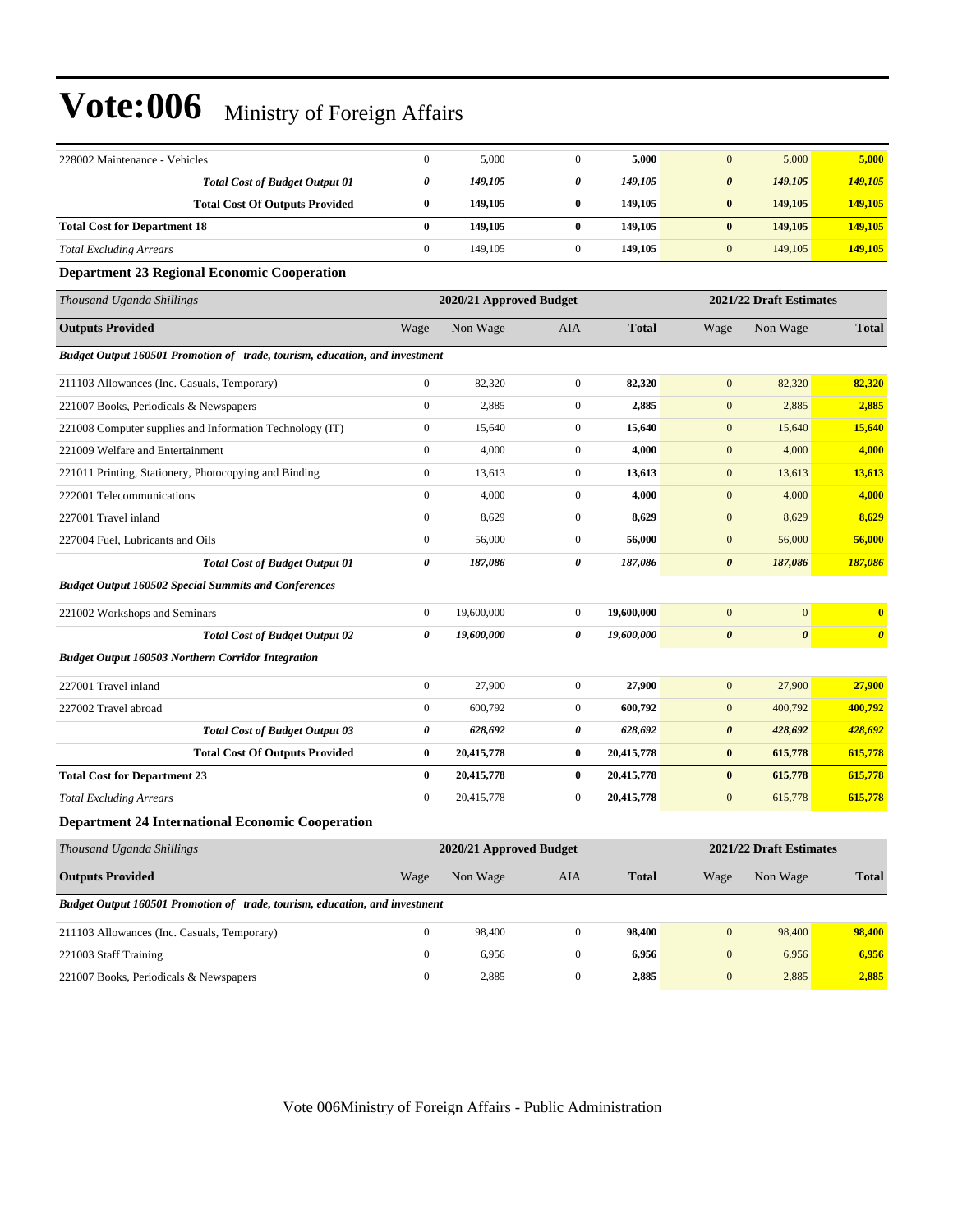| 221008 Computer supplies and Information Technology (IT) | $\mathbf{0}$ | 23,800  | $\mathbf{0}$   | 23,800  | 23,800<br>$\mathbf{0}$           | 23,800  |
|----------------------------------------------------------|--------------|---------|----------------|---------|----------------------------------|---------|
| 221009 Welfare and Entertainment                         | $\mathbf{0}$ | 4,800   | $\mathbf{0}$   | 4,800   | $\mathbf{0}$<br>4,800            | 4,800   |
| 221011 Printing, Stationery, Photocopying and Binding    | $\mathbf{0}$ | 14,248  | $\mathbf{0}$   | 14,248  | $\mathbf{0}$<br>14,248           | 14,248  |
| 221012 Small Office Equipment                            | $\mathbf{0}$ | 1,000   | $\mathbf{0}$   | 1,000   | $\mathbf{0}$<br>1,000            | 1,000   |
| 222001 Telecommunications                                | $\mathbf{0}$ | 2,570   | $\mathbf{0}$   | 2,570   | $\mathbf{0}$<br>2,570            | 2,570   |
| 227001 Travel inland                                     | $\mathbf{0}$ | 3,874   | $\mathbf{0}$   | 3,874   | $\mathbf{0}$<br>3,874            | 3,874   |
| 227002 Travel abroad                                     | $\mathbf{0}$ | 90,940  | $\mathbf{0}$   | 90,940  | $\mathbf{0}$<br>90,940           | 90,940  |
| 227004 Fuel, Lubricants and Oils                         | $\mathbf{0}$ | 48,000  | $\mathbf{0}$   | 48,000  | $\mathbf{0}$<br>48,000           | 48,000  |
| <b>Total Cost of Budget Output 01</b>                    | 0            | 297,471 | 0              | 297,471 | $\boldsymbol{\theta}$<br>297,471 | 297,471 |
| <b>Total Cost Of Outputs Provided</b>                    | $\bf{0}$     | 297,471 | $\bf{0}$       | 297,471 | $\bf{0}$<br>297,471              | 297,471 |
| <b>Total Cost for Department 24</b>                      | $\bf{0}$     | 297,471 | $\mathbf{0}$   | 297,471 | 297,471<br>$\bf{0}$              | 297,471 |
| <b>Total Excluding Arrears</b>                           | $\mathbf{0}$ | 297,471 | $\overline{0}$ | 297,471 | $\mathbf{0}$<br>297,471          | 297,471 |

|                                           | GoU        | <b>External Fin</b> | AIA | <b>Total</b> | GoU       | <b>External Fin</b> | <b>Total</b> |
|-------------------------------------------|------------|---------------------|-----|--------------|-----------|---------------------|--------------|
| <b>Total Cost for Sub-SubProgramme 05</b> | 21,088,106 |                     | 0   | 21,088,106   | 1,288,106 | $\mathbf{0}$        | 1,288,106    |
| <b>Total Excluding Arrears</b>            | 21,088,106 |                     |     | 21,088,106   | 1.288.106 | $\Omega$            | 1.288.106    |

#### *Sub-SubProgrammme 06 Regional and International Political Affairs*

*Recurrent Budget Estimates*

#### **Department 17 Regional and International Political Affairs**

| Thousand Uganda Shillings                                |              | 2020/21 Approved Budget |                |              | 2021/22 Draft Estimates |          |              |  |
|----------------------------------------------------------|--------------|-------------------------|----------------|--------------|-------------------------|----------|--------------|--|
| <b>Outputs Provided</b>                                  | Wage         | Non Wage                | <b>AIA</b>     | <b>Total</b> | Wage                    | Non Wage | <b>Total</b> |  |
| <b>Budget Output 160601 Cooperation frameworks</b>       |              |                         |                |              |                         |          |              |  |
| 211103 Allowances (Inc. Casuals, Temporary)              | $\mathbf{0}$ | 25,320                  | $\mathbf{0}$   | 25,320       | $\mathbf{0}$            | 25,320   | 25,320       |  |
| 221007 Books, Periodicals & Newspapers                   | $\mathbf{0}$ | 1,853                   | $\overline{0}$ | 1,853        | $\mathbf{0}$            | 1,853    | 1,853        |  |
| 221008 Computer supplies and Information Technology (IT) | $\mathbf{0}$ | 4,000                   | $\overline{0}$ | 4,000        | $\mathbf{0}$            | 4,000    | 4,000        |  |
| 227002 Travel abroad                                     | $\Omega$     | 41,017                  | $\overline{0}$ | 41,017       | $\mathbf{0}$            | 41,017   | 41,017       |  |
| <b>Total Cost of Budget Output 01</b>                    | 0            | 72,189                  | 0              | 72,189       | $\boldsymbol{\theta}$   | 72,189   | 72,189       |  |
| <b>Budget Output 160602 Peace and Security</b>           |              |                         |                |              |                         |          |              |  |
| 211103 Allowances (Inc. Casuals, Temporary)              | $\Omega$     | 10,000                  | $\Omega$       | 10.000       | $\mathbf{0}$            | 10,000   | 10,000       |  |
| 221009 Welfare and Entertainment                         | $\mathbf{0}$ | 6,000                   | $\overline{0}$ | 6,000        | $\mathbf{0}$            | 6,000    | 6,000        |  |
| 221011 Printing, Stationery, Photocopying and Binding    | $\mathbf{0}$ | 9,075                   | $\mathbf{0}$   | 9,075        | $\mathbf{0}$            | 9,075    | 9,075        |  |
| 221012 Small Office Equipment                            | $\mathbf{0}$ | 2,000                   | $\mathbf{0}$   | 2,000        | $\mathbf{0}$            | 2,000    | 2,000        |  |
| 222001 Telecommunications                                | $\mathbf{0}$ | 4,000                   | $\mathbf{0}$   | 4,000        | $\mathbf{0}$            | 4,000    | 4,000        |  |
| 227001 Travel inland                                     | $\mathbf{0}$ | 930                     | 0              | 930          | $\mathbf{0}$            | 930      | 930          |  |
| 227002 Travel abroad                                     | $\Omega$     | 58,404                  | $\Omega$       | 58,404       | $\mathbf{0}$            | 58,404   | 58,404       |  |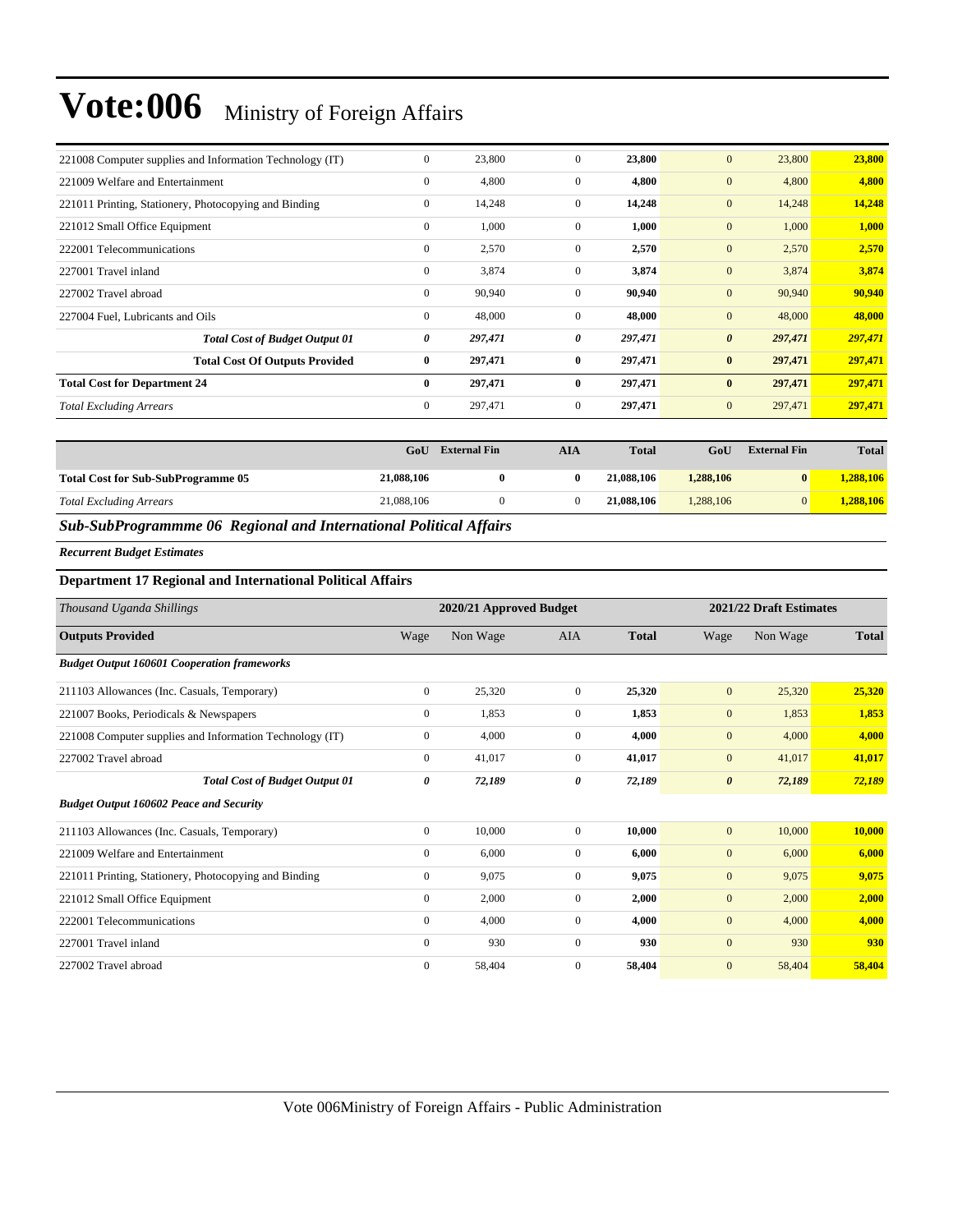| 227004 Fuel, Lubricants and Oils                            | $\boldsymbol{0}$      | 24,000                  | $\boldsymbol{0}$ | 24,000       | 24,000<br>$\mathbf{0}$           | 24,000       |
|-------------------------------------------------------------|-----------------------|-------------------------|------------------|--------------|----------------------------------|--------------|
| <b>Total Cost of Budget Output 02</b>                       | 0                     | 114,409                 | 0                | 114,409      | $\pmb{\theta}$<br>114,409        | 114,409      |
| <b>Total Cost Of Outputs Provided</b>                       | $\bf{0}$              | 186,598                 | $\bf{0}$         | 186,598      | $\bf{0}$<br>186,598              | 186,598      |
| <b>Total Cost for Department 17</b>                         | $\bf{0}$              | 186,598                 | $\bf{0}$         | 186,598      | $\bf{0}$<br>186,598              | 186,598      |
| <b>Total Excluding Arrears</b>                              | $\boldsymbol{0}$      | 186,598                 | $\overline{0}$   | 186,598      | $\boldsymbol{0}$<br>186,598      | 186,598      |
| <b>Department 19 Regional Peace and Security</b>            |                       |                         |                  |              |                                  |              |
| Thousand Uganda Shillings                                   |                       | 2020/21 Approved Budget |                  |              | 2021/22 Draft Estimates          |              |
| <b>Outputs Provided</b>                                     | Wage                  | Non Wage                | AIA              | <b>Total</b> | Non Wage<br>Wage                 | <b>Total</b> |
| <b>Budget Output 160601 Cooperation frameworks</b>          |                       |                         |                  |              |                                  |              |
| 211103 Allowances (Inc. Casuals, Temporary)                 | $\boldsymbol{0}$      | 99,888                  | $\boldsymbol{0}$ | 99,888       | $\mathbf{0}$<br>99,888           | 99,888       |
| 221007 Books, Periodicals & Newspapers                      | $\boldsymbol{0}$      | 2,885                   | $\boldsymbol{0}$ | 2,885        | $\boldsymbol{0}$<br>2,885        | 2,885        |
| 221008 Computer supplies and Information Technology (IT)    | $\boldsymbol{0}$      | 13,830                  | $\mathbf{0}$     | 13,830       | $\boldsymbol{0}$<br>13,830       | 13,830       |
| 221011 Printing, Stationery, Photocopying and Binding       | $\boldsymbol{0}$      | 4,538                   | $\mathbf{0}$     | 4,538        | $\boldsymbol{0}$<br>4,538        | 4,538        |
| <b>Total Cost of Budget Output 01</b>                       | 0                     | 121,140                 | 0                | 121,140      | $\pmb{\theta}$<br>121,140        | 121,140      |
| <b>Budget Output 160602 Peace and Security</b>              |                       |                         |                  |              |                                  |              |
| 211103 Allowances (Inc. Casuals, Temporary)                 | $\boldsymbol{0}$      | 10,000                  | $\boldsymbol{0}$ | 10,000       | $\boldsymbol{0}$<br>10,000       | 10,000       |
| 221005 Hire of Venue (chairs, projector, etc)               | $\boldsymbol{0}$      | 1,000                   | $\boldsymbol{0}$ | 1,000        | 1,000<br>$\boldsymbol{0}$        | 1,000        |
| 221008 Computer supplies and Information Technology (IT)    | $\boldsymbol{0}$      | 1,000                   | $\mathbf{0}$     | 1,000        | $\boldsymbol{0}$<br>1,000        | 1,000        |
| 221009 Welfare and Entertainment                            | $\boldsymbol{0}$      | 3,000                   | $\mathbf{0}$     | 3,000        | $\boldsymbol{0}$<br>3,000        | 3,000        |
| 221011 Printing, Stationery, Photocopying and Binding       | $\boldsymbol{0}$      | 5,916                   | $\boldsymbol{0}$ | 5,916        | $\boldsymbol{0}$<br>5,916        | 5,916        |
| 221012 Small Office Equipment                               | $\boldsymbol{0}$      | 3,000                   | $\boldsymbol{0}$ | 3,000        | $\boldsymbol{0}$<br>3,000        | 3,000        |
| 227001 Travel inland                                        | $\boldsymbol{0}$      | 8,111                   | $\boldsymbol{0}$ | 8,111        | $\boldsymbol{0}$<br>8,111        | 8,111        |
| 227002 Travel abroad                                        | $\boldsymbol{0}$      | 123,070                 | $\mathbf{0}$     | 123,070      | $\boldsymbol{0}$<br>123,070      | 123,070      |
| 227004 Fuel, Lubricants and Oils                            | $\boldsymbol{0}$      | 67,103                  | $\mathbf{0}$     | 67,103       | $\boldsymbol{0}$<br>67,103       | 67,103       |
| 228002 Maintenance - Vehicles                               | $\boldsymbol{0}$      | 2,000                   | $\mathbf{0}$     | 2,000        | $\boldsymbol{0}$<br>2,000        | 2,000        |
| <b>Total Cost of Budget Output 02</b>                       | $\boldsymbol{\theta}$ | 224,200                 | 0                | 224,200      | $\boldsymbol{\theta}$<br>224,200 | 224,200      |
| <b>Budget Output 160603 Special Summits and Conferences</b> |                       |                         |                  |              |                                  |              |
| 221011 Printing, Stationery, Photocopying and Binding       | $\boldsymbol{0}$      | 2,269                   | $\boldsymbol{0}$ | 2,269        | $\boldsymbol{0}$<br>2,269        | 2,269        |
| 222001 Telecommunications                                   | $\boldsymbol{0}$      | 4,000                   | $\mathbf{0}$     | 4,000        | $\mathbf{0}$<br>4,000            | 4,000        |
| 222002 Postage and Courier                                  | $\boldsymbol{0}$      | $100\,$                 | $\mathbf{0}$     | 100          | 100<br>$\bf{0}$                  | <b>100</b>   |
| 227002 Travel abroad                                        | $\boldsymbol{0}$      | 83,160                  | $\boldsymbol{0}$ | 83,160       | $\boldsymbol{0}$<br>83,160       | 83,160       |
| <b>Total Cost of Budget Output 03</b>                       | $\pmb{\theta}$        | 89,529                  | 0                | 89,529       | $\pmb{\theta}$<br>89,529         | 89,529       |
| <b>Total Cost Of Outputs Provided</b>                       | $\bf{0}$              | 434,869                 | $\pmb{0}$        | 434,869      | 434,869<br>$\pmb{0}$             | 434,869      |
| <b>Total Cost for Department 19</b>                         | $\bf{0}$              | 434,869                 | $\bf{0}$         | 434,869      | 434,869<br>$\bf{0}$              | 434,869      |
| <b>Total Excluding Arrears</b>                              | $\boldsymbol{0}$      | 434,869                 | $\boldsymbol{0}$ | 434,869      | $\boldsymbol{0}$<br>434,869      | 434,869      |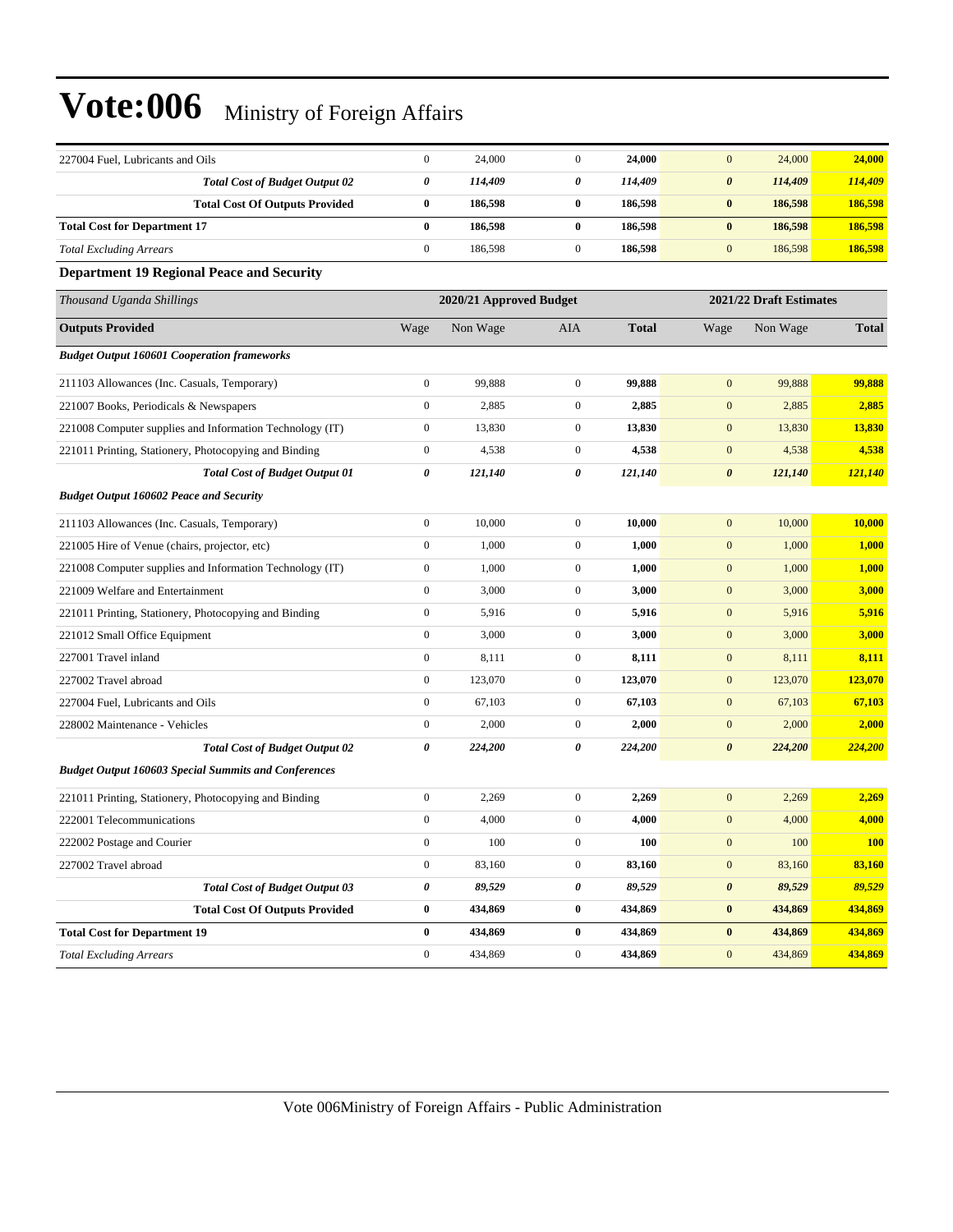#### **Department 20 International Law & Social Affairs**

| Thousand Uganda Shillings                                |                  | 2020/21 Approved Budget |                  |              |                       | 2021/22 Draft Estimates |              |  |
|----------------------------------------------------------|------------------|-------------------------|------------------|--------------|-----------------------|-------------------------|--------------|--|
| <b>Outputs Provided</b>                                  | Wage             | Non Wage                | AIA              | <b>Total</b> | Wage                  | Non Wage                | <b>Total</b> |  |
| <b>Budget Output 160601 Cooperation frameworks</b>       |                  |                         |                  |              |                       |                         |              |  |
| 211103 Allowances (Inc. Casuals, Temporary)              | $\boldsymbol{0}$ | 109,296                 | $\mathbf{0}$     | 109,296      | $\mathbf{0}$          | 109,296                 | 109,296      |  |
| 221002 Workshops and Seminars                            | $\boldsymbol{0}$ | 4,174                   | $\mathbf{0}$     | 4,174        | $\mathbf{0}$          | 4,174                   | 4,174        |  |
| 221007 Books, Periodicals & Newspapers                   | $\boldsymbol{0}$ | 1,853                   | $\boldsymbol{0}$ | 1,853        | $\boldsymbol{0}$      | 1,853                   | 1,853        |  |
| 221008 Computer supplies and Information Technology (IT) | $\boldsymbol{0}$ | 15,000                  | $\boldsymbol{0}$ | 15,000       | $\mathbf{0}$          | 15,000                  | 15,000       |  |
| 221009 Welfare and Entertainment                         | $\boldsymbol{0}$ | 6,000                   | $\boldsymbol{0}$ | 6,000        | $\mathbf{0}$          | 6,000                   | 6,000        |  |
| 221011 Printing, Stationery, Photocopying and Binding    | $\boldsymbol{0}$ | 9,983                   | $\mathbf{0}$     | 9,983        | $\mathbf{0}$          | 9,983                   | 9,983        |  |
| 221012 Small Office Equipment                            | $\boldsymbol{0}$ | 4,000                   | $\mathbf{0}$     | 4,000        | $\mathbf{0}$          | 4,000                   | 4,000        |  |
| 222001 Telecommunications                                | $\boldsymbol{0}$ | 2,000                   | $\mathbf{0}$     | 2,000        | $\boldsymbol{0}$      | 2,000                   | 2,000        |  |
| 222002 Postage and Courier                               | $\boldsymbol{0}$ | 2,000                   | $\mathbf{0}$     | 2,000        | $\mathbf{0}$          | 2,000                   | 2,000        |  |
| 227001 Travel inland                                     | $\boldsymbol{0}$ | 7,400                   | $\mathbf{0}$     | 7,400        | $\mathbf{0}$          | 7,400                   | 7,400        |  |
| 227002 Travel abroad                                     | $\boldsymbol{0}$ | 92,518                  | $\mathbf{0}$     | 92,518       | $\mathbf{0}$          | 92,518                  | 92,518       |  |
| 227004 Fuel, Lubricants and Oils                         | $\boldsymbol{0}$ | 64,307                  | $\mathbf{0}$     | 64,307       | $\mathbf{0}$          | 64,307                  | 64,307       |  |
| <b>Total Cost of Budget Output 01</b>                    | 0                | 318,530                 | $\pmb{\theta}$   | 318,530      | $\boldsymbol{\theta}$ | 318,530                 | 318,530      |  |
| <b>Budget Output 160602 Peace and Security</b>           |                  |                         |                  |              |                       |                         |              |  |
| 211103 Allowances (Inc. Casuals, Temporary)              | $\boldsymbol{0}$ | 40,000                  | $\mathbf{0}$     | 40,000       | $\mathbf{0}$          | 40,000                  | 40,000       |  |
| 221011 Printing, Stationery, Photocopying and Binding    | $\boldsymbol{0}$ | 2,242                   | $\boldsymbol{0}$ | 2,242        | $\mathbf{0}$          | 2,242                   | 2,242        |  |
| <b>Total Cost of Budget Output 02</b>                    | 0                | 42,242                  | 0                | 42,242       | $\boldsymbol{\theta}$ | 42,242                  | 42,242       |  |
| <b>Total Cost Of Outputs Provided</b>                    | 0                | 360,772                 | $\bf{0}$         | 360,772      | $\pmb{0}$             | 360,772                 | 360,772      |  |
| <b>Total Cost for Department 20</b>                      | $\bf{0}$         | 360,772                 | $\bf{0}$         | 360,772      | $\pmb{0}$             | 360,772                 | 360,772      |  |
| <b>Total Excluding Arrears</b>                           | $\boldsymbol{0}$ | 360,772                 | $\boldsymbol{0}$ | 360,772      | $\boldsymbol{0}$      | 360,772                 | 360,772      |  |
| <b>Department 25 International Political Cooperation</b> |                  |                         |                  |              |                       |                         |              |  |
| Thousand Uganda Shillings                                |                  | 2020/21 Approved Budget |                  |              |                       | 2021/22 Draft Estimates |              |  |
| <b>Outputs Provided</b>                                  | Wage             | Non Wage                | AIA              | <b>Total</b> | Wage                  | Non Wage                | <b>Total</b> |  |
| <b>Budget Output 160601 Cooperation frameworks</b>       |                  |                         |                  |              |                       |                         |              |  |
| 211103 Allowances (Inc. Casuals, Temporary)              | $\boldsymbol{0}$ | 65,640                  | $\boldsymbol{0}$ | 65,640       | $\mathbf{0}$          | 65,640                  | 65,640       |  |
| 221007 Books, Periodicals & Newspapers                   | $\boldsymbol{0}$ | 2,885                   | $\mathbf{0}$     | 2,885        | $\boldsymbol{0}$      | 2,885                   | 2,885        |  |
| 221008 Computer supplies and Information Technology (IT) | $\boldsymbol{0}$ | 15,000                  | $\boldsymbol{0}$ | 15,000       | $\boldsymbol{0}$      | 15,000                  | 15,000       |  |
| 221009 Welfare and Entertainment                         | $\boldsymbol{0}$ | 6,000                   | $\boldsymbol{0}$ | 6,000        | $\boldsymbol{0}$      | 6,000                   | 6,000        |  |
| 221011 Printing, Stationery, Photocopying and Binding    | $\boldsymbol{0}$ | 9,983                   | $\boldsymbol{0}$ | 9,983        | $\mathbf{0}$          | 9,983                   | 9,983        |  |
| 221012 Small Office Equipment                            | $\boldsymbol{0}$ | 4,000                   | $\boldsymbol{0}$ | 4,000        | $\boldsymbol{0}$      | 4,000                   | 4,000        |  |
| 222001 Telecommunications                                | $\boldsymbol{0}$ | 2,000                   | $\boldsymbol{0}$ | 2,000        | $\mathbf{0}$          | 2,000                   | 2,000        |  |
| 222002 Postage and Courier                               | $\boldsymbol{0}$ | 2,000                   | $\boldsymbol{0}$ | 2,000        | $\mathbf{0}$          | 2,000                   | 2,000        |  |
| 227001 Travel inland                                     | $\boldsymbol{0}$ | 16,832                  | $\boldsymbol{0}$ | 16,832       | $\boldsymbol{0}$      | 16,832                  | 16,832       |  |
| 227002 Travel abroad                                     | $\boldsymbol{0}$ | 121,500                 | $\boldsymbol{0}$ | 121,500      | $\boldsymbol{0}$      | 121,500                 | 121,500      |  |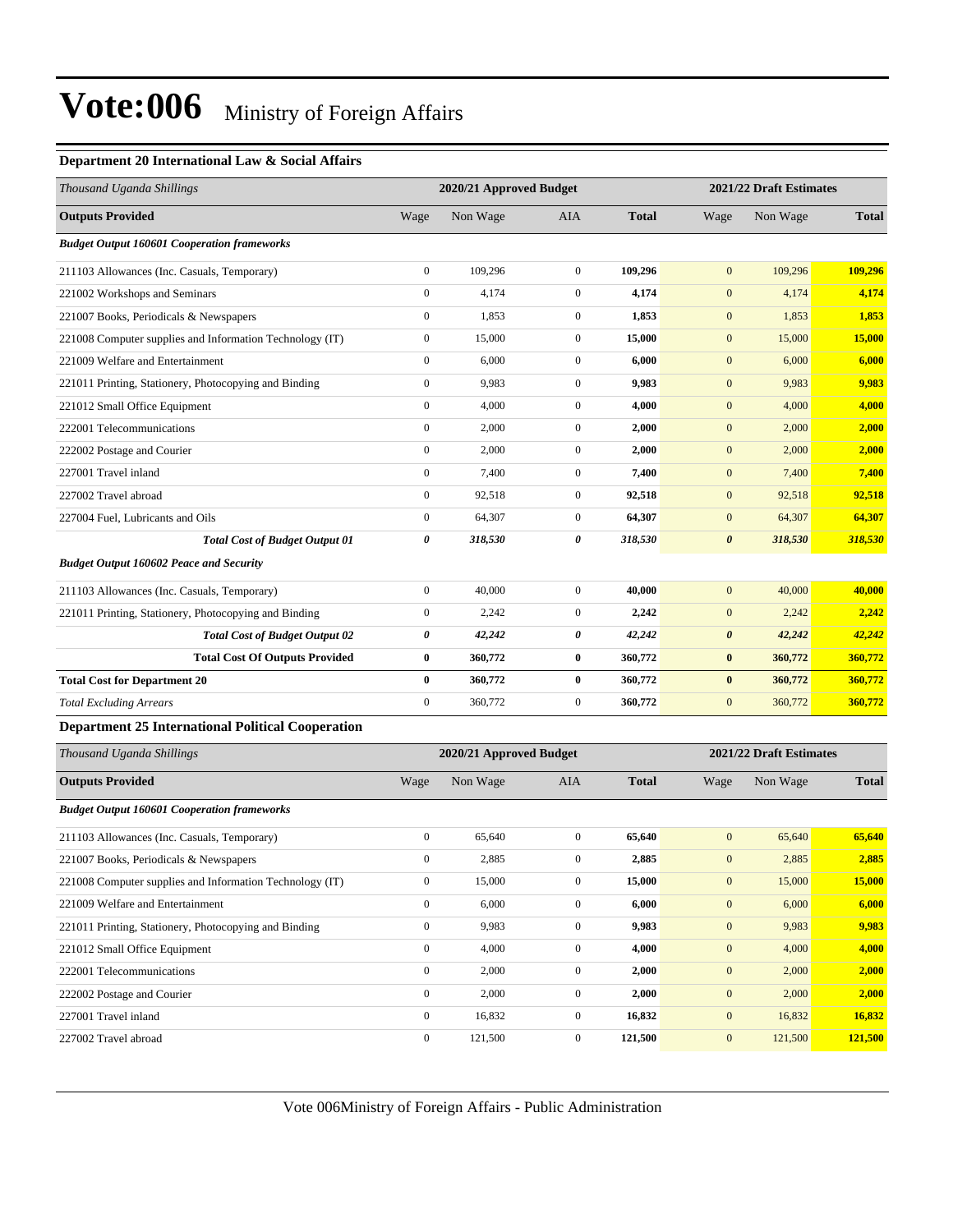| 227004 Fuel, Lubricants and Oils                          | $\boldsymbol{0}$         | 73,626                  | $\mathbf{0}$               | 73,626             | $\boldsymbol{0}$          | 73,626                  | 73,626             |
|-----------------------------------------------------------|--------------------------|-------------------------|----------------------------|--------------------|---------------------------|-------------------------|--------------------|
| <b>Total Cost of Budget Output 01</b>                     | 0                        | 319,466                 | 0                          | 319,466            | $\boldsymbol{\theta}$     | 319,466                 | 319,466            |
| <b>Budget Output 160602 Peace and Security</b>            |                          |                         |                            |                    |                           |                         |                    |
| 211103 Allowances (Inc. Casuals, Temporary)               | $\boldsymbol{0}$         | 20,000                  | $\boldsymbol{0}$           | 20,000             | $\mathbf{0}$              | 20,000                  | 20,000             |
| <b>Total Cost of Budget Output 02</b>                     | 0                        | 20,000                  | 0                          | 20,000             | $\boldsymbol{\theta}$     | 20,000                  | 20,000             |
| <b>Total Cost Of Outputs Provided</b>                     | $\bf{0}$                 | 339.466                 | $\bf{0}$                   | 339,466            | $\bf{0}$                  | 339,466                 | 339,466            |
| <b>Total Cost for Department 25</b>                       | $\bf{0}$                 | 339,466                 | $\bf{0}$                   | 339,466            | $\bf{0}$                  | 339,466                 | 339,466            |
| <b>Total Excluding Arrears</b>                            | $\boldsymbol{0}$         | 339,466                 | $\mathbf{0}$               | 339,466            | $\mathbf{0}$              | 339,466                 | 339,466            |
|                                                           |                          |                         |                            |                    |                           |                         |                    |
|                                                           | GoU                      | <b>External Fin</b>     | <b>AIA</b>                 | <b>Total</b>       | GoU                       | <b>External Fin</b>     | <b>Total</b>       |
| <b>Total Cost for Sub-SubProgramme 06</b>                 | 1,321,704                | $\bf{0}$                | $\bf{0}$                   | 1,321,704          | 1,321,704                 | $\bf{0}$                | 1,321,704          |
| <b>Total Excluding Arrears</b>                            | 1,321,704                | $\boldsymbol{0}$        | $\boldsymbol{0}$           | 1,321,704          | 1,321,704                 | $\mathbf{0}$            | 1,321,704          |
| <b>Sub-SubProgrammme 22 Protocol and Public Diplomacy</b> |                          |                         |                            |                    |                           |                         |                    |
| <b>Recurrent Budget Estimates</b>                         |                          |                         |                            |                    |                           |                         |                    |
| <b>Department 21 Public Diplomacy</b>                     |                          |                         |                            |                    |                           |                         |                    |
| Thousand Uganda Shillings                                 |                          | 2020/21 Approved Budget |                            |                    |                           | 2021/22 Draft Estimates |                    |
| <b>Outputs Provided</b>                                   | Wage                     | Non Wage                | AIA                        | <b>Total</b>       | Wage                      | Non Wage                | <b>Total</b>       |
| <b>Budget Output 162203 Diplomatic services</b>           |                          |                         |                            |                    |                           |                         |                    |
|                                                           |                          |                         |                            |                    |                           |                         |                    |
| 211103 Allowances (Inc. Casuals, Temporary)               | $\boldsymbol{0}$         | 73,320                  | $\mathbf{0}$               | 73,320             | $\mathbf{0}$              | 73,320                  | 73,320             |
| 221001 Advertising and Public Relations                   | $\boldsymbol{0}$         | 56,127                  | $\mathbf{0}$               | 56,127             | $\mathbf{0}$              | 56,127                  | 56,127             |
| 221007 Books, Periodicals & Newspapers                    | $\boldsymbol{0}$         | 2,885                   | $\mathbf 0$                | 2,885              | $\boldsymbol{0}$          | 2,885                   | 2,885              |
| 221008 Computer supplies and Information Technology (IT)  | $\boldsymbol{0}$         | 10,000                  | $\mathbf{0}$               | 10,000             | $\mathbf{0}$              | 10,000                  | 10,000             |
| 221009 Welfare and Entertainment                          | $\boldsymbol{0}$         | 4,800                   | $\overline{0}$             | 4,800              | $\mathbf{0}$              | 4,800                   | 4,800              |
| 221011 Printing, Stationery, Photocopying and Binding     | $\boldsymbol{0}$         | 10,890                  | $\overline{0}$             | 10,890             | $\boldsymbol{0}$          | 10,890                  | 10,890             |
| 221012 Small Office Equipment                             | $\boldsymbol{0}$         | 2,400                   | $\mathbf{0}$               | 2,400              | $\mathbf{0}$              | 2,400                   | 2,400              |
| 222001 Telecommunications                                 | $\boldsymbol{0}$         | 4,000                   | $\overline{0}$             | 4,000              | $\mathbf{0}$              | 4,000                   | 4,000              |
| 222002 Postage and Courier                                | $\boldsymbol{0}$         | 1,000                   | $\boldsymbol{0}$           | 1,000              | $\boldsymbol{0}$          | 1,000                   | 1,000              |
| 227001 Travel inland                                      | $\boldsymbol{0}$         | 1,370                   | $\overline{0}$             | 1,370              | $\mathbf{0}$              | 1,370                   | 1,370              |
| 227002 Travel abroad                                      | $\boldsymbol{0}$         | 62,904                  | $\mathbf{0}$               | 62,904             | $\mathbf{0}$              | 62,904                  | 62,904             |
| 227004 Fuel, Lubricants and Oils                          | $\boldsymbol{0}$         | 36,347                  | $\boldsymbol{0}$           | 36,347             | $\boldsymbol{0}$          | 36,347                  | 36,347             |
| <b>Total Cost of Budget Output 03</b>                     | $\pmb{\theta}$           | 266,043                 | 0                          | 266,043            | $\boldsymbol{\theta}$     | 266,043                 | 266,043            |
| <b>Total Cost Of Outputs Provided</b>                     | $\bf{0}$                 | 266,043                 | $\bf{0}$                   | 266,043            | $\pmb{0}$                 | 266,043                 | 266,043            |
| <b>Total Cost for Department 21</b>                       |                          |                         |                            |                    |                           |                         |                    |
|                                                           | $\bf{0}$<br>$\mathbf{0}$ | 266,043<br>266,043      | $\bf{0}$<br>$\overline{0}$ | 266,043<br>266,043 | $\pmb{0}$<br>$\mathbf{0}$ | 266,043<br>266,043      | 266,043<br>266,043 |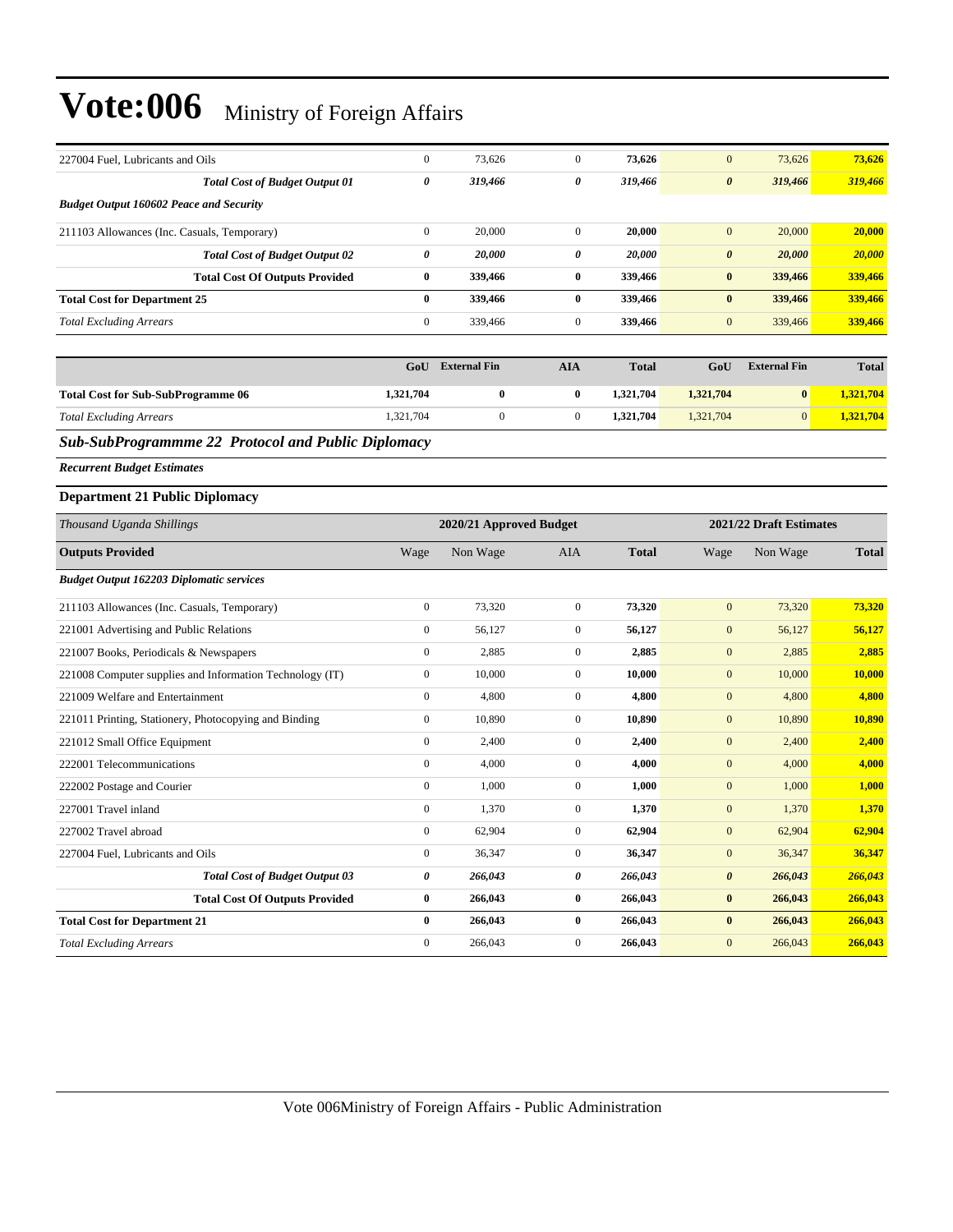#### **Department 26 Protocol and Public Diplomacy (Directorate)**

| Thousand Uganda Shillings                                |              | 2020/21 Approved Budget |                |              |                       | 2021/22 Draft Estimates |              |  |  |
|----------------------------------------------------------|--------------|-------------------------|----------------|--------------|-----------------------|-------------------------|--------------|--|--|
| <b>Outputs Provided</b>                                  | Wage         | Non Wage                | <b>AIA</b>     | <b>Total</b> | Wage                  | Non Wage                | <b>Total</b> |  |  |
| Budget Output 162201 Protocol services up to state level |              |                         |                |              |                       |                         |              |  |  |
| 211103 Allowances (Inc. Casuals, Temporary)              | $\mathbf{0}$ | 25,320                  | $\mathbf{0}$   | 25,320       | $\overline{0}$        | 25,320                  | 25,320       |  |  |
| 221007 Books, Periodicals & Newspapers                   | $\mathbf{0}$ | 1,853                   | $\overline{0}$ | 1,853        | $\mathbf{0}$          | 1,853                   | 1,853        |  |  |
| 221008 Computer supplies and Information Technology (IT) | $\mathbf{0}$ | 4,000                   | $\Omega$       | 4.000        | $\mathbf{0}$          | 4,000                   | 4,000        |  |  |
| 221009 Welfare and Entertainment                         | $\Omega$     | 1,300                   | $\Omega$       | 1,300        | $\mathbf{0}$          | 1,300                   | 1,300        |  |  |
| 221011 Printing, Stationery, Photocopying and Binding    | $\mathbf{0}$ | 3,449                   | $\overline{0}$ | 3,449        | $\mathbf{0}$          | 3,449                   | 3,449        |  |  |
| 221012 Small Office Equipment                            | $\mathbf{0}$ | 600                     | $\overline{0}$ | 600          | $\mathbf{0}$          | 600                     | 600          |  |  |
| 222001 Telecommunications                                | $\mathbf{0}$ | 1,500                   | $\overline{0}$ | 1,500        | $\mathbf{0}$          | 1,500                   | 1,500        |  |  |
| 222002 Postage and Courier                               | $\mathbf{0}$ | 600                     | $\Omega$       | 600          | $\overline{0}$        | 600                     | 600          |  |  |
| 223003 Rent – (Produced Assets) to private entities      | $\mathbf{0}$ | 95,000                  | $\overline{0}$ | 95,000       | $\overline{0}$        | 95,000                  | 95,000       |  |  |
| 227001 Travel inland                                     | $\mathbf{0}$ | 3,925                   | $\overline{0}$ | 3,925        | $\mathbf{0}$          | 3,925                   | 3.925        |  |  |
| 227002 Travel abroad                                     | $\mathbf{0}$ | 92,912                  | $\Omega$       | 92,912       | $\mathbf{0}$          | 92,912                  | 92,912       |  |  |
| 227004 Fuel, Lubricants and Oils                         | $\mathbf{0}$ | 18,640                  | $\overline{0}$ | 18,640       | $\mathbf{0}$          | 18,640                  | 18,640       |  |  |
| 228002 Maintenance - Vehicles                            | $\mathbf{0}$ | 2,000                   | $\overline{0}$ | 2,000        | $\mathbf{0}$          | 2,000                   | 2,000        |  |  |
| <b>Total Cost of Budget Output 01</b>                    | 0            | 251,097                 | 0              | 251,097      | $\boldsymbol{\theta}$ | 251,097                 | 251,097      |  |  |
| <b>Total Cost Of Outputs Provided</b>                    | $\bf{0}$     | 251,097                 | $\bf{0}$       | 251,097      | $\bf{0}$              | 251,097                 | 251,097      |  |  |
| <b>Total Cost for Department 26</b>                      | $\bf{0}$     | 251,097                 | $\bf{0}$       | 251.097      | $\bf{0}$              | 251,097                 | 251,097      |  |  |
| <b>Total Excluding Arrears</b>                           | $\mathbf{0}$ | 251,097                 | $\mathbf{0}$   | 251,097      | $\overline{0}$        | 251,097                 | 251,097      |  |  |

#### **Department 27 Protocol Services**

| Thousand Uganda Shillings                                | 2020/21 Approved Budget |          |              |              | 2021/22 Draft Estimates |          |              |
|----------------------------------------------------------|-------------------------|----------|--------------|--------------|-------------------------|----------|--------------|
| <b>Outputs Provided</b>                                  | Wage                    | Non Wage | <b>AIA</b>   | <b>Total</b> | Wage                    | Non Wage | <b>Total</b> |
| Budget Output 162201 Protocol services up to state level |                         |          |              |              |                         |          |              |
| 211103 Allowances (Inc. Casuals, Temporary)              | $\overline{0}$          | 73,920   | $\mathbf{0}$ | 73,920       | $\mathbf{0}$            | 73,920   | 73,920       |
| 221007 Books, Periodicals & Newspapers                   | $\overline{0}$          | 1,853    | $\mathbf{0}$ | 1,853        | $\mathbf{0}$            | 1,853    | 1,853        |
| 221008 Computer supplies and Information Technology (IT) | $\overline{0}$          | 12,000   | $\mathbf{0}$ | 12,000       | $\mathbf{0}$            | 12,000   | 12,000       |
| 221009 Welfare and Entertainment                         | $\Omega$                | 3,000    | $\mathbf{0}$ | 3.000        | $\overline{0}$          | 3,000    | 3,000        |
| 221011 Printing, Stationery, Photocopying and Binding    | $\mathbf{0}$            | 31,763   | $\mathbf{0}$ | 31,763       | $\mathbf{0}$            | 31,763   | 31,763       |
| 221012 Small Office Equipment                            | $\overline{0}$          | 1,176    | $\mathbf{0}$ | 1,176        | $\boldsymbol{0}$        | 1,176    | 1,176        |
| 222001 Telecommunications                                | $\overline{0}$          | 5,000    | $\mathbf{0}$ | 5,000        | $\mathbf{0}$            | 5,000    | 5,000        |
| 222002 Postage and Courier                               | $\overline{0}$          | 1,100    | $\mathbf{0}$ | 1,100        | $\mathbf{0}$            | 1,100    | 1,100        |
| 227001 Travel inland                                     | $\overline{0}$          | 190,488  | $\mathbf{0}$ | 190,488      | $\mathbf{0}$            | 180,488  | 180,488      |
| 227002 Travel abroad                                     | $\overline{0}$          | 99,000   | $\mathbf{0}$ | 99,000       | $\overline{0}$          | 99,000   | 99,000       |
| 227004 Fuel, Lubricants and Oils                         | $\overline{0}$          | 52,191   | $\mathbf{0}$ | 52,191       | $\boldsymbol{0}$        | 62,191   | 62,191       |
| 228002 Maintenance - Vehicles                            | $\overline{0}$          | 2,000    | $\mathbf{0}$ | 2,000        | $\overline{0}$          | 2,000    | 2,000        |
| <b>Total Cost of Budget Output 01</b>                    | 0                       | 473,490  | 0            | 473,490      | $\boldsymbol{\theta}$   | 473,490  | 473,490      |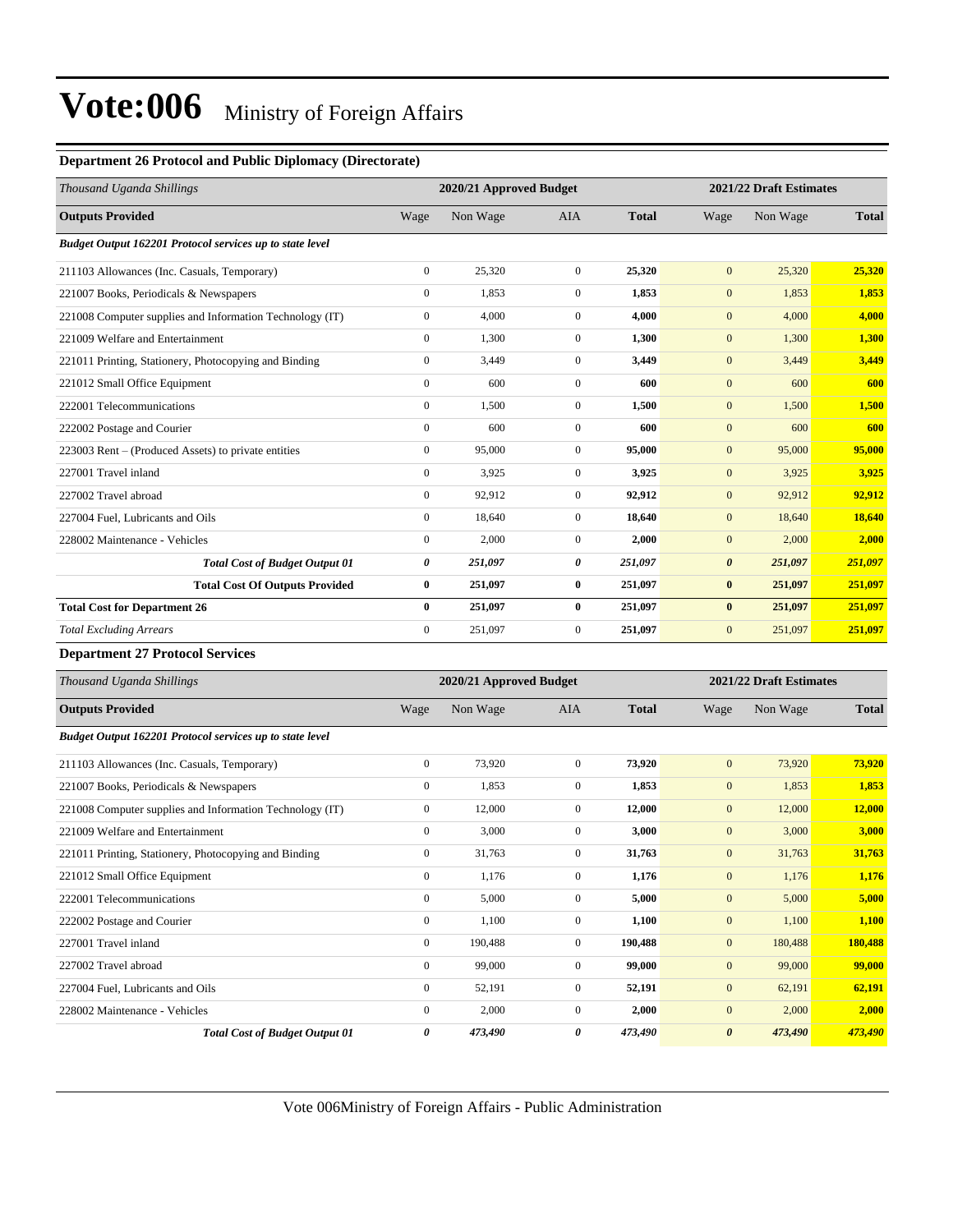#### *Budget Output 162203 Diplomatic services*

| 221009 Welfare and Entertainment    |                                       |   | 80,000  | 80,000  | 80,000<br>$\theta$              | 80,000  |
|-------------------------------------|---------------------------------------|---|---------|---------|---------------------------------|---------|
|                                     | <b>Total Cost of Budget Output 03</b> | 0 | 80,000  | 80,000  | 80,000<br>$\boldsymbol{\theta}$ | 80,000  |
|                                     | <b>Total Cost Of Outputs Provided</b> |   | 553,490 | 553,490 | 553,490<br>$\bf{0}$             | 553,490 |
| <b>Total Cost for Department 27</b> |                                       |   | 553,490 | 553,490 | 553,490<br>$\bf{0}$             | 553,490 |
| <b>Total Excluding Arrears</b>      |                                       |   | 553,490 | 553,490 | 553.490<br>$\mathbf{0}$         | 553,490 |

#### **Department 28 Consular Services**

| Thousand Uganda Shillings                                |                | 2020/21 Approved Budget |              |              |                | 2021/22 Draft Estimates |              |
|----------------------------------------------------------|----------------|-------------------------|--------------|--------------|----------------|-------------------------|--------------|
| <b>Outputs Provided</b>                                  | Wage           | Non Wage                | <b>AIA</b>   | <b>Total</b> | Wage           | Non Wage                | <b>Total</b> |
| Budget Output 162202 consular services provided          |                |                         |              |              |                |                         |              |
| 211103 Allowances (Inc. Casuals, Temporary)              | $\overline{0}$ | 57,608                  | $\mathbf{0}$ | 57,608       | $\overline{0}$ | 57,608                  | 57,608       |
| 221007 Books, Periodicals & Newspapers                   | $\overline{0}$ | 1,853                   | $\mathbf{0}$ | 1,853        | $\mathbf{0}$   | 1,853                   | 1,853        |
| 221008 Computer supplies and Information Technology (IT) | $\overline{0}$ | 12,500                  | $\mathbf{0}$ | 12,500       | $\mathbf{0}$   | 12,500                  | 12,500       |
| 221009 Welfare and Entertainment                         | $\overline{0}$ | 4,800                   | $\mathbf{0}$ | 4,800        | $\mathbf{0}$   | 4,800                   | 4,800        |
| 221011 Printing, Stationery, Photocopying and Binding    | $\overline{0}$ | 11,280                  | $\mathbf{0}$ | 11,280       | $\overline{0}$ | 11,280                  | 11,280       |
| 221012 Small Office Equipment                            | $\overline{0}$ | 490                     | $\mathbf{0}$ | 490          | $\mathbf{0}$   | 490                     | 490          |
| 222001 Telecommunications                                | $\overline{0}$ | 1,000                   | $\mathbf{0}$ | 1,000        | $\overline{0}$ | 1,000                   | 1,000        |
| 227002 Travel abroad                                     | $\overline{0}$ | 60,708                  | $\mathbf{0}$ | 60,708       | $\mathbf{0}$   | 60,708                  | 60,708       |
| 227004 Fuel, Lubricants and Oils                         | $\overline{0}$ | 55,388                  | $\mathbf{0}$ | 55,388       | $\mathbf{0}$   | 55,388                  | 55,388       |
| <b>Total Cost of Budget Output 02</b>                    | 0              | 205,627                 | 0            | 205,627      | 0              | 205,627                 | 205,627      |
| <b>Total Cost Of Outputs Provided</b>                    | $\bf{0}$       | 205,627                 | $\bf{0}$     | 205,627      | $\bf{0}$       | 205,627                 | 205,627      |
| <b>Total Cost for Department 28</b>                      | $\bf{0}$       | 205,627                 | $\bf{0}$     | 205,627      | $\bf{0}$       | 205,627                 | 205,627      |
| <b>Total Excluding Arrears</b>                           | $\overline{0}$ | 205,627                 | $\mathbf{0}$ | 205,627      | $\mathbf{0}$   | 205,627                 | 205,627      |

|                                           | GoU       | <b>External Fin</b> | AIA | <b>Total</b> | GoU       | <b>External Fin</b> | <b>Total</b> |
|-------------------------------------------|-----------|---------------------|-----|--------------|-----------|---------------------|--------------|
| <b>Total Cost for Sub-SubProgramme 22</b> | 1,276,257 |                     | 0   | 1,276,257    | 1,276,257 | $\mathbf{0}$        | 1,276,257    |
| <b>Total Excluding Arrears</b>            | 1,276,257 |                     |     | 1,276,257    | 1,276,257 | $\Omega$            | 1,276,257    |

#### *Sub-SubProgrammme 49 Policy, Planning and Support Services*

*Recurrent Budget Estimates*

#### **Department 01 Finance and Administration**

| Thousand Uganda Shillings                                   | 2020/21 Approved Budget |          |                |              |              | 2021/22 Draft Estimates |              |  |
|-------------------------------------------------------------|-------------------------|----------|----------------|--------------|--------------|-------------------------|--------------|--|
| <b>Outputs Provided</b>                                     | Wage                    | Non Wage | <b>AIA</b>     | <b>Total</b> | Wage         | Non Wage                | <b>Total</b> |  |
| <b>Budget Output 164921 Administrative support services</b> |                         |          |                |              |              |                         |              |  |
| 211103 Allowances (Inc. Casuals, Temporary)                 | $\overline{0}$          | 672,840  | $\overline{0}$ | 672,840      | $\mathbf{0}$ | 672,840                 | 672,840      |  |
| 213001 Medical expenses (To employees)                      | $\mathbf{0}$            | 52,000   | $\Omega$       | 52,000       | $\mathbf{0}$ | 52,000                  | 52,000       |  |
| 221001 Advertising and Public Relations                     | $\mathbf{0}$            | 10,909   | $\Omega$       | 10,909       | $\mathbf{0}$ | 10,909                  | 10,909       |  |
| 221002 Workshops and Seminars                               | $\mathbf{0}$            | 352.318  | $\Omega$       | 352,318      | $\mathbf{0}$ | 352,318                 | 352,318      |  |
| 221007 Books, Periodicals & Newspapers                      | $\mathbf{0}$            | 40,520   | $\mathbf{0}$   | 40,520       | $\mathbf{0}$ | 40,520                  | 40,520       |  |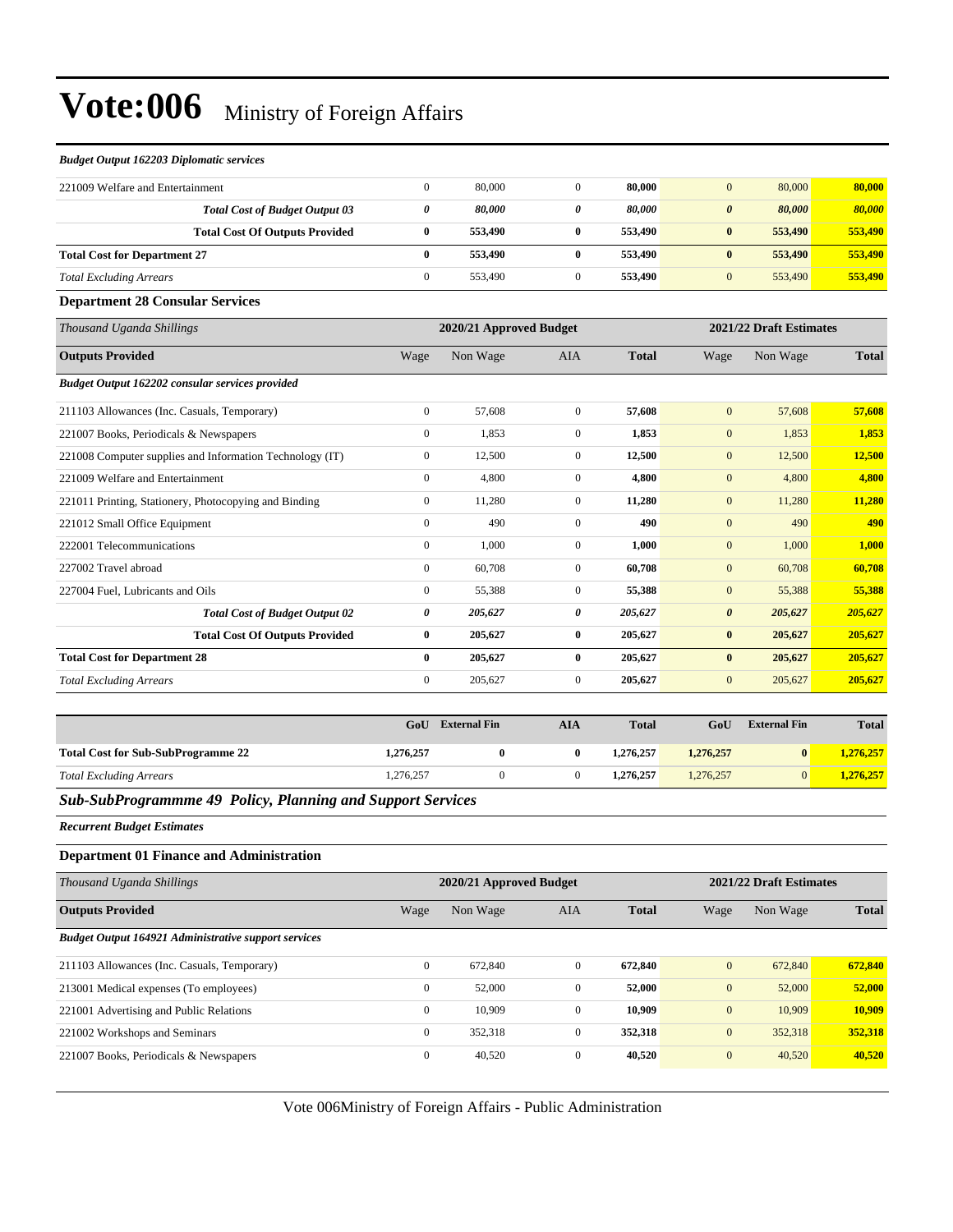| 221008 Computer supplies and Information Technology (IT)                                              | $\boldsymbol{0}$          | 80,031                    | $\boldsymbol{0}$          | 80,031       | $\mathbf{0}$              | 80,031                    | 80,031           |
|-------------------------------------------------------------------------------------------------------|---------------------------|---------------------------|---------------------------|--------------|---------------------------|---------------------------|------------------|
| 221009 Welfare and Entertainment                                                                      | $\boldsymbol{0}$          | 153,000                   | $\boldsymbol{0}$          | 153,000      | $\mathbf{0}$              | 153,000                   | 153,000          |
| 221011 Printing, Stationery, Photocopying and Binding                                                 | $\boldsymbol{0}$          | 94,744                    | $\mathbf{0}$              | 94,744       | $\mathbf{0}$              | 94,744                    | 94,744           |
| 221012 Small Office Equipment                                                                         | $\boldsymbol{0}$          | 18,000                    | $\boldsymbol{0}$          | 18,000       | $\mathbf{0}$              | 18,000                    | <b>18,000</b>    |
| 221016 IFMS Recurrent costs                                                                           | $\mathbf{0}$              | 45,000                    | $\boldsymbol{0}$          | 45,000       | $\boldsymbol{0}$          | 45,000                    | 45,000           |
| 221017 Subscriptions                                                                                  | $\boldsymbol{0}$          | 6,000                     | $\boldsymbol{0}$          | 6,000        | $\mathbf{0}$              | 6,000                     | 6,000            |
| 222001 Telecommunications                                                                             | $\boldsymbol{0}$          | 65,000                    | $\boldsymbol{0}$          | 65,000       | $\mathbf{0}$              | 65,000                    | 65,000           |
| 222002 Postage and Courier                                                                            | $\boldsymbol{0}$          | 28,000                    | $\overline{0}$            | 28,000       | $\boldsymbol{0}$          | 28,000                    | 28,000           |
| 223002 Rates                                                                                          | $\boldsymbol{0}$          | 50,000                    | $\boldsymbol{0}$          | 50,000       | $\mathbf{0}$              | 50,000                    | 50,000           |
| 223004 Guard and Security services                                                                    | $\boldsymbol{0}$          | 174,680                   | $\boldsymbol{0}$          | 174,680      | $\mathbf{0}$              | 174,680                   | 174,680          |
| 223005 Electricity                                                                                    | $\boldsymbol{0}$          | 196,000                   | $\boldsymbol{0}$          | 196,000      | $\mathbf{0}$              | 196,000                   | 196,000          |
| 223006 Water                                                                                          | $\boldsymbol{0}$          | 40,000                    | $\boldsymbol{0}$          | 40,000       | $\mathbf{0}$              | 40,000                    | 40,000           |
| 224004 Cleaning and Sanitation                                                                        | $\boldsymbol{0}$          | 72,000                    | $\mathbf{0}$              | 72,000       | $\boldsymbol{0}$          | 72,000                    | 72,000           |
| 225002 Consultancy Services-Long-term                                                                 | $\boldsymbol{0}$          | 700,000                   | $\boldsymbol{0}$          | 700,000      | $\mathbf{0}$              | 700,000                   | 700,000          |
| 227001 Travel inland                                                                                  | $\boldsymbol{0}$          | 93,000                    | $\overline{0}$            | 93,000       | $\mathbf{0}$              | 93,000                    | 93,000           |
| 227002 Travel abroad                                                                                  | $\boldsymbol{0}$          | 1,507,386                 | $\boldsymbol{0}$          | 1,507,386    | $\mathbf{0}$              | 1,507,386                 | 1,507,386        |
| 227004 Fuel, Lubricants and Oils                                                                      | $\boldsymbol{0}$          | 270,969                   | $\boldsymbol{0}$          | 270,969      | $\mathbf{0}$              | 270,969                   | 270,969          |
| 228002 Maintenance - Vehicles                                                                         | $\boldsymbol{0}$          | 311,560                   | $\mathbf{0}$              | 311,560      | $\mathbf{0}$              | 311,560                   | 311,560          |
| 228003 Maintenance - Machinery, Equipment & Furniture                                                 | $\boldsymbol{0}$          | 73,000                    | $\boldsymbol{0}$          | 73,000       | $\mathbf{0}$              | 73,000                    | 73,000           |
| 228004 Maintenance – Other                                                                            | $\boldsymbol{0}$          | 60,000                    | $\mathbf{0}$              | 60,000       | $\mathbf{0}$              | 60,010                    | 60,010           |
| <b>Total Cost of Budget Output 21</b>                                                                 | 0                         | 5,166,957                 | 0                         | 5,166,957    | $\boldsymbol{\theta}$     | 5,166,967                 | 5,166,967        |
| <b>Total Cost Of Outputs Provided</b>                                                                 | $\bf{0}$                  | 5,166,957                 | $\bf{0}$                  | 5,166,957    | $\bf{0}$                  | 5,166,967                 | 5,166,967        |
| <b>Outputs Funded</b>                                                                                 | Wage                      | Non Wage                  | AIA                       | <b>Total</b> | Wage                      | Non Wage                  | <b>Total</b>     |
| Budget Output 164952 Membership to International/Regional Organisations (Pan African, WFP and Others) |                           |                           |                           |              |                           |                           |                  |
| 262101 Contributions to International Organisations (Current)                                         | $\boldsymbol{0}$          | 9,091,115                 | $\overline{0}$            | 9,091,115    | $\boldsymbol{0}$          | 6,359,338                 | 6,359,338        |
| o/w Contributions to International Organisations                                                      | 0                         | $\boldsymbol{\mathit{0}}$ | $\boldsymbol{\mathit{0}}$ | $\bf{0}$     | $\boldsymbol{\theta}$     | 6,359,338                 | 6,359,338        |
| o/w Contributions to International Organisations (Current)                                            | $\boldsymbol{\mathit{0}}$ | 9,091,115                 | $\boldsymbol{\theta}$     | 9,091,115    | $\boldsymbol{\theta}$     | $\boldsymbol{\theta}$     | $\bf{0}$         |
| 263104 Transfers to other govt. Units (Current)                                                       | $\boldsymbol{0}$          | 577,000                   | $\mathbf{0}$              | 577,000      | $\mathbf{0}$              | 528,000                   | 528,000          |
| o/w o/w Transfer to Pan-African Movement                                                              | 0                         | 0                         | $\boldsymbol{\theta}$     | $\bf{0}$     | $\boldsymbol{\theta}$     | 228,000                   | 228,000          |
| o/w o/w Transfer to Pan-African Women Organisation                                                    | $\boldsymbol{\mathit{0}}$ | 0                         | $\boldsymbol{\mathit{0}}$ | $\bf{0}$     | $\boldsymbol{\mathit{0}}$ | 300,000                   | 300,000          |
| o/w Transfers to PAS                                                                                  | 0                         | $49,\!000$                | 0                         | 49,000       | $\boldsymbol{\theta}$     | 0                         |                  |
| o/w Transfers to Pan-African Movement                                                                 | $\theta$                  | 228,000                   | $\theta$                  | 228,000      | $\boldsymbol{\theta}$     | $\boldsymbol{\theta}$     | $\mathbf{0}$     |
| o/w Transfers to Pan African Women Organisation                                                       | $\boldsymbol{\mathit{0}}$ | 300,000                   | $\boldsymbol{\mathit{0}}$ | 300,000      | $\boldsymbol{\theta}$     | $\boldsymbol{\mathit{0}}$ | $\boldsymbol{0}$ |
| 264102 Contributions to Autonomous Institutions (Wage<br>Subventions)                                 | $\boldsymbol{0}$          | 340,720                   | $\boldsymbol{0}$          | 340,720      | $\boldsymbol{0}$          | 240,720                   | 240,720          |
| o/w o/w Emoluments of entitled officers                                                               | $\boldsymbol{\mathit{0}}$ | $\boldsymbol{\theta}$     | $\theta$                  | $\bf{0}$     | $\boldsymbol{\theta}$     | 240,720                   | 240,720          |
| o/w Emoluments of entitled officers                                                                   | $\boldsymbol{\mathit{0}}$ | 340,720                   | $\boldsymbol{\mathit{0}}$ | 340,720      | $\boldsymbol{\theta}$     | $\boldsymbol{\mathit{0}}$ | $\bf{0}$         |
| <b>Total Cost of Budget Output 52</b>                                                                 | 0                         | 10,008,835                | 0                         | 10,008,835   | 0                         | 7,128,058                 | 7,128,058        |
| <b>Total Cost Of Outputs Funded</b>                                                                   | $\bf{0}$                  | 10,008,835                | $\bf{0}$                  | 10,008,835   | $\bf{0}$                  | 7,128,058                 | 7,128,058        |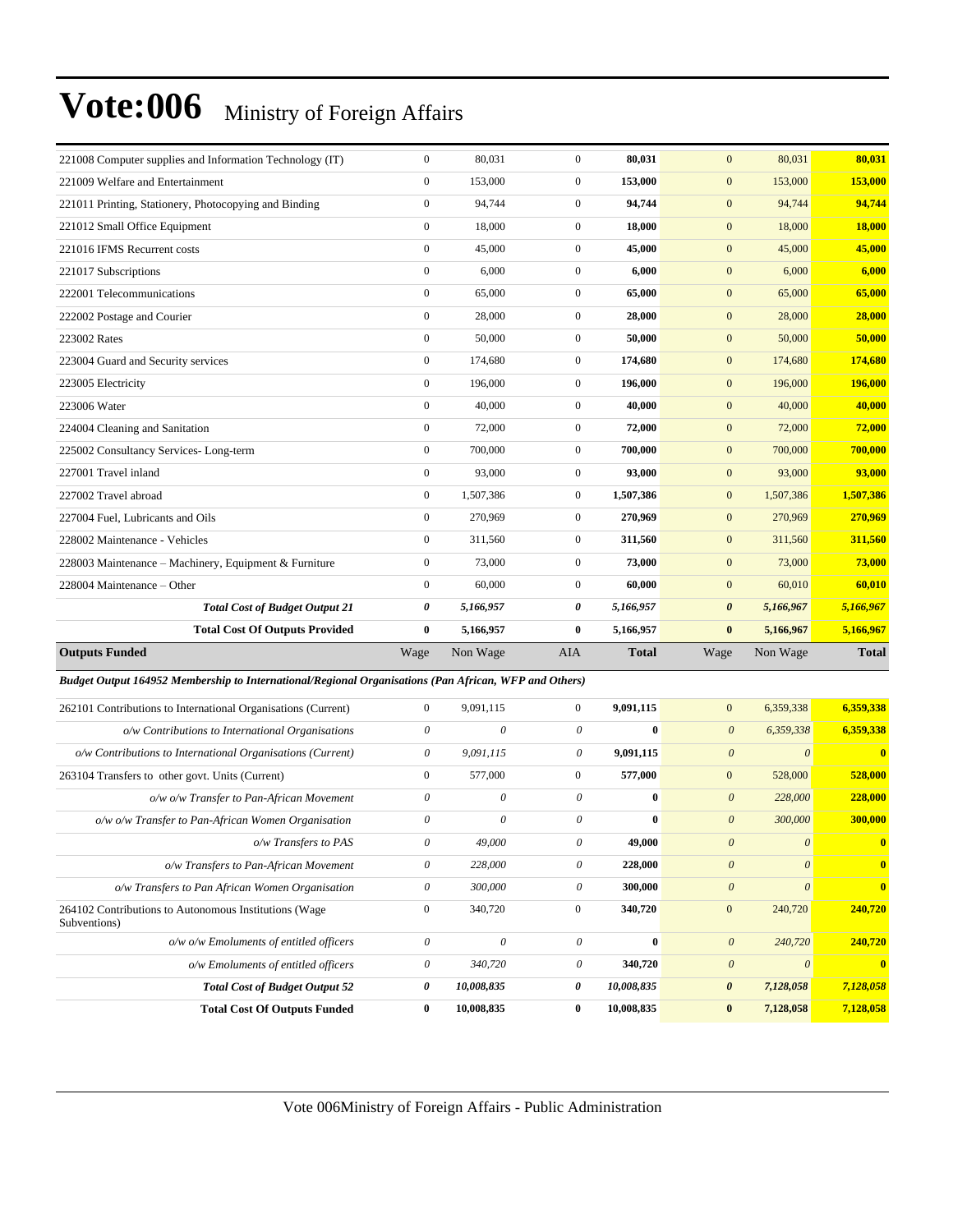| <b>Arrears</b>                                              | Wage             | Non Wage                | <b>AIA</b>       | <b>Total</b> | Wage                  | Non Wage                | <b>Total</b> |
|-------------------------------------------------------------|------------------|-------------------------|------------------|--------------|-----------------------|-------------------------|--------------|
| <b>Budget Output 164999 Arrears</b>                         |                  |                         |                  |              |                       |                         |              |
| 321605 Domestic arrears (Budgeting)                         | $\boldsymbol{0}$ | 6,356,886               | $\mathbf{0}$     | 6,356,886    | $\mathbf{0}$          | 34,421,343              | 34,421,343   |
| <b>Total Cost of Budget Output 99</b>                       | 0                | 6,356,886               | 0                | 6,356,886    | $\boldsymbol{\theta}$ | 34,421,343              | 34,421,343   |
| <b>Total Cost Of Arrears</b>                                | $\bf{0}$         | 6,356,886               | $\bf{0}$         | 6,356,886    | $\bf{0}$              | 34,421,343              | 34,421,343   |
| <b>Total Cost for Department 01</b>                         | $\bf{0}$         | 21,532,678              | $\bf{0}$         | 21,532,678   | $\bf{0}$              | 46,716,369              | 46,716,369   |
| <b>Total Excluding Arrears</b>                              | $\boldsymbol{0}$ | 15,175,792              | $\mathbf{0}$     | 15, 175, 792 | $\mathbf{0}$          | 12,295,025              | 12,295,025   |
| <b>Department 05 Policy and Planning</b>                    |                  |                         |                  |              |                       |                         |              |
| Thousand Uganda Shillings                                   |                  | 2020/21 Approved Budget |                  |              |                       | 2021/22 Draft Estimates |              |
| <b>Outputs Provided</b>                                     | Wage             | Non Wage                | <b>AIA</b>       | <b>Total</b> | Wage                  | Non Wage                | <b>Total</b> |
| <b>Budget Output 164921 Administrative support services</b> |                  |                         |                  |              |                       |                         |              |
| 211103 Allowances (Inc. Casuals, Temporary)                 | $\boldsymbol{0}$ | 51,120                  | $\boldsymbol{0}$ | 51,120       | $\mathbf{0}$          | 51,120                  | 51,120       |
| 221002 Workshops and Seminars                               | $\boldsymbol{0}$ | 80,446                  | $\mathbf{0}$     | 80,446       | $\mathbf{0}$          | 80,446                  | 80,446       |
| 221007 Books, Periodicals & Newspapers                      | $\boldsymbol{0}$ | 5,981                   | $\mathbf{0}$     | 5,981        | $\mathbf{0}$          | 5,981                   | 5,981        |
| 221008 Computer supplies and Information Technology (IT)    | $\boldsymbol{0}$ | 16,000                  | $\mathbf{0}$     | 16,000       | $\mathbf{0}$          | 16,000                  | 16,000       |
| 221009 Welfare and Entertainment                            | $\boldsymbol{0}$ | 4,800                   | $\mathbf{0}$     | 4,800        | $\mathbf{0}$          | 4,800                   | 4,800        |
| 221011 Printing, Stationery, Photocopying and Binding       | $\boldsymbol{0}$ | 58,080                  | $\boldsymbol{0}$ | 58,080       | $\mathbf{0}$          | 58,080                  | 58,080       |
| 221012 Small Office Equipment                               | $\boldsymbol{0}$ | 2,000                   | $\boldsymbol{0}$ | 2,000        | $\mathbf{0}$          | 2,000                   | 2,000        |
| 221016 IFMS Recurrent costs                                 | $\boldsymbol{0}$ | 100,000                 | $\mathbf{0}$     | 100,000      | $\mathbf{0}$          | 100,000                 | 100,000      |
| 222001 Telecommunications                                   | $\mathbf{0}$     | 4,000                   | $\mathbf{0}$     | 4,000        | $\mathbf{0}$          | 4,000                   | 4,000        |
| 227001 Travel inland                                        | $\boldsymbol{0}$ | 19,125                  | $\mathbf{0}$     | 19,125       | $\mathbf{0}$          | 19,125                  | 19,125       |
| 227002 Travel abroad                                        | $\boldsymbol{0}$ | 639,000                 | $\mathbf{0}$     | 639,000      | $\mathbf{0}$          | 639,000                 | 639,000      |
| 227004 Fuel, Lubricants and Oils                            | $\boldsymbol{0}$ | 84,000                  | $\mathbf{0}$     | 84,000       | $\mathbf{0}$          | 84,000                  | 84,000       |
| <b>Total Cost of Budget Output 21</b>                       | 0                | 1,064,553               | $\pmb{\theta}$   | 1,064,553    | $\boldsymbol{\theta}$ | 1,064,553               | 1,064,553    |
| <b>Total Cost Of Outputs Provided</b>                       | $\bf{0}$         | 1,064,553               | $\bf{0}$         | 1,064,553    | $\bf{0}$              | 1,064,553               | 1,064,553    |
| <b>Total Cost for Department 05</b>                         | $\bf{0}$         | 1,064,553               | $\bf{0}$         | 1,064,553    | $\bf{0}$              | 1,064,553               | 1,064,553    |
| <b>Total Excluding Arrears</b>                              | $\boldsymbol{0}$ | 1,064,553               | $\mathbf{0}$     | 1,064,553    | $\mathbf{0}$          | 1,064,553               | 1,064,553    |
| <b>Department 14 Internal Audit</b>                         |                  |                         |                  |              |                       |                         |              |
| Thousand Uganda Shillings                                   |                  | 2020/21 Approved Budget |                  |              |                       | 2021/22 Draft Estimates |              |
| <b>Outputs Provided</b>                                     | Wage             | Non Wage                | AIA              | <b>Total</b> | Wage                  | Non Wage                | <b>Total</b> |
| <b>Budget Output 164921 Administrative support services</b> |                  |                         |                  |              |                       |                         |              |
| 211103 Allowances (Inc. Casuals, Temporary)                 | $\boldsymbol{0}$ | 19,200                  | $\boldsymbol{0}$ | 19,200       | $\boldsymbol{0}$      | 19,200                  | 19,200       |
| 221002 Workshops and Seminars                               | $\boldsymbol{0}$ | 1,642                   | $\boldsymbol{0}$ | 1,642        | $\boldsymbol{0}$      | 1,642                   | 1,642        |
| 221003 Staff Training                                       | $\boldsymbol{0}$ | 6,805                   | $\boldsymbol{0}$ | 6,805        | $\boldsymbol{0}$      | 106,805                 | 106,805      |
| 221007 Books, Periodicals & Newspapers                      | $\boldsymbol{0}$ | 2,064                   | $\boldsymbol{0}$ | 2,064        | $\boldsymbol{0}$      | 2,064                   | 2,064        |
| 221008 Computer supplies and Information Technology (IT)    | $\boldsymbol{0}$ | 2,202                   | $\boldsymbol{0}$ | 2,202        | $\boldsymbol{0}$      | 2,202                   | 2,202        |
| 221009 Welfare and Entertainment                            | $\boldsymbol{0}$ | 3,800                   | $\boldsymbol{0}$ | 3,800        | $\boldsymbol{0}$      | 3,800                   | 3,800        |
| 221011 Printing, Stationery, Photocopying and Binding       | $\boldsymbol{0}$ | 4,719                   | $\boldsymbol{0}$ | 4,719        | $\mathbf{0}$          | 4,719                   | 4,719        |
| 221012 Small Office Equipment                               | $\boldsymbol{0}$ | 1,300                   | $\boldsymbol{0}$ | 1,300        | $\boldsymbol{0}$      | 1,300                   | 1,300        |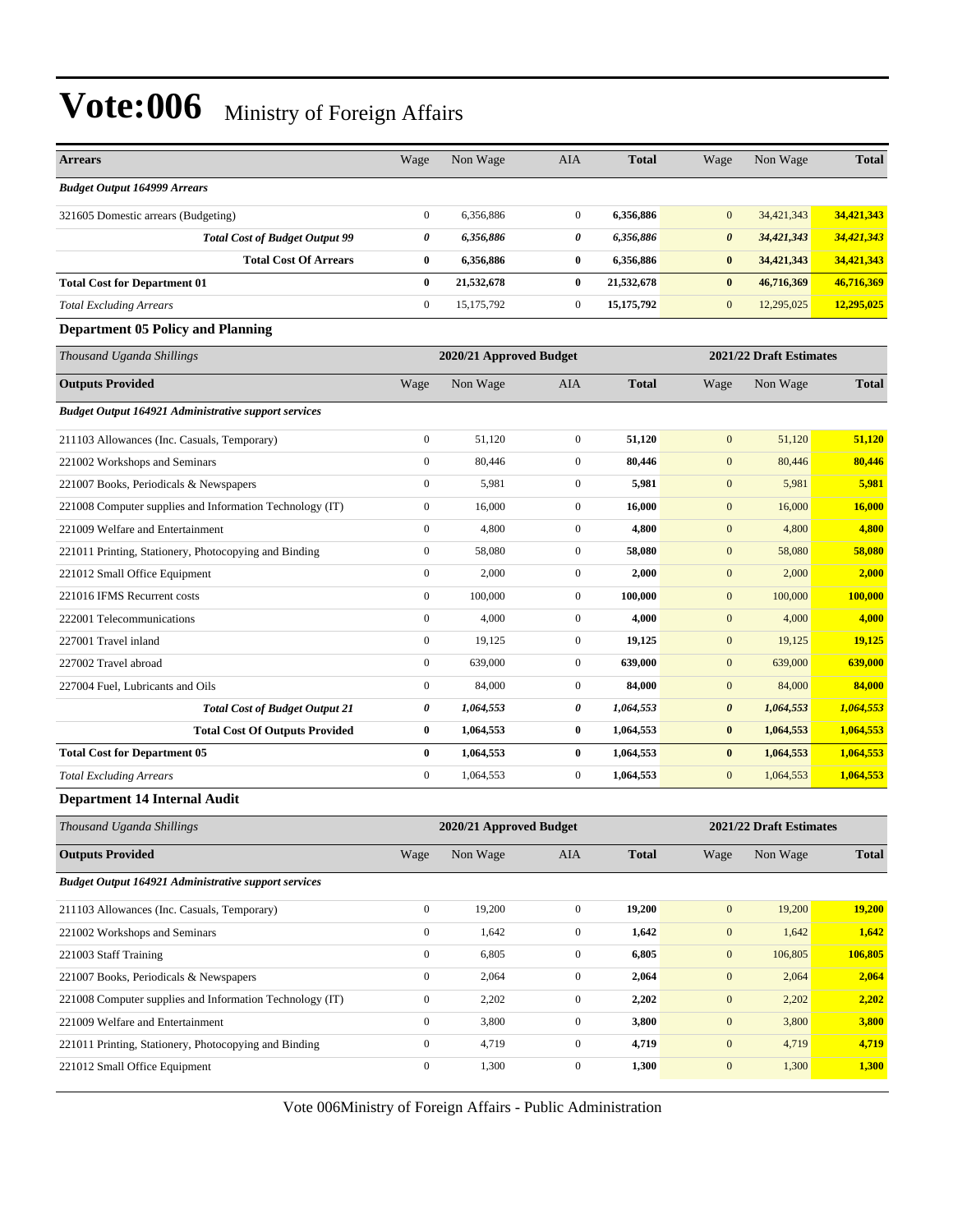| 221017 Subscriptions                                           | $\boldsymbol{0}$      | 2,747                   | $\mathbf{0}$     | 2,747        | $\mathbf{0}$          | 2,747                   | 2,747        |
|----------------------------------------------------------------|-----------------------|-------------------------|------------------|--------------|-----------------------|-------------------------|--------------|
| 222001 Telecommunications                                      | $\boldsymbol{0}$      | 1,000                   | $\boldsymbol{0}$ | 1,000        | $\mathbf{0}$          | 1,000                   | 1,000        |
| 227002 Travel abroad                                           | $\boldsymbol{0}$      | 99,014                  | $\boldsymbol{0}$ | 99,014       | $\mathbf{0}$          | 299,014                 | 299,014      |
| 227004 Fuel, Lubricants and Oils                               | $\boldsymbol{0}$      | 24,000                  | $\boldsymbol{0}$ | 24,000       | $\mathbf{0}$          | 24,000                  | 24,000       |
| <b>Total Cost of Budget Output 21</b>                          | 0                     | 168,493                 | 0                | 168,493      | $\boldsymbol{\theta}$ | 468,493                 | 468,493      |
| <b>Total Cost Of Outputs Provided</b>                          | $\bf{0}$              | 168,493                 | $\bf{0}$         | 168,493      | $\bf{0}$              | 468,493                 | 468,493      |
| <b>Total Cost for Department 14</b>                            | $\bf{0}$              | 168,493                 | $\bf{0}$         | 168,493      | $\bf{0}$              | 468,493                 | 468,493      |
| <b>Total Excluding Arrears</b>                                 | $\boldsymbol{0}$      | 168,493                 | $\boldsymbol{0}$ | 168,493      | $\mathbf{0}$          | 468,493                 | 468,493      |
| <b>Department 16 Human Resource Managment Department</b>       |                       |                         |                  |              |                       |                         |              |
| Thousand Uganda Shillings                                      |                       | 2020/21 Approved Budget |                  |              |                       | 2021/22 Draft Estimates |              |
| <b>Outputs Provided</b>                                        | Wage                  | Non Wage                | AIA              | <b>Total</b> | Wage                  | Non Wage                | <b>Total</b> |
| <b>Budget Output 164908 HIV/AIDS Mainstreaming</b>             |                       |                         |                  |              |                       |                         |              |
| 221002 Workshops and Seminars                                  | $\boldsymbol{0}$      | $\boldsymbol{0}$        | $\boldsymbol{0}$ | $\bf{0}$     | $\mathbf{0}$          | 26,000                  | 26,000       |
| <b>Total Cost of Budget Output 08</b>                          | $\boldsymbol{\theta}$ | 0                       | 0                | 0            | $\boldsymbol{\theta}$ | 26,000                  | 26,000       |
| <b>Budget Output 164919 Human Resource Management Services</b> |                       |                         |                  |              |                       |                         |              |
| 211101 General Staff Salaries                                  | 5,718,326             | $\boldsymbol{0}$        | $\boldsymbol{0}$ | 5,718,326    | 5,845,429             | $\mathbf{0}$            | 5,845,429    |
| 211103 Allowances (Inc. Casuals, Temporary)                    | $\boldsymbol{0}$      | 175,042                 | $\boldsymbol{0}$ | 175,042      | $\mathbf{0}$          | 175,042                 | 175,042      |
| 212102 Pension for General Civil Service                       | $\boldsymbol{0}$      | 3,159,700               | $\boldsymbol{0}$ | 3,159,700    | $\mathbf{0}$          | 3,187,080               | 3,187,080    |
| 213001 Medical expenses (To employees)                         | $\boldsymbol{0}$      | 10,182                  | $\boldsymbol{0}$ | 10,182       | $\bf{0}$              | 10,182                  | 10,182       |
| 213002 Incapacity, death benefits and funeral expenses         | $\boldsymbol{0}$      | 130,000                 | $\boldsymbol{0}$ | 130,000      | $\mathbf{0}$          | 130,000                 | 130,000      |
| 213004 Gratuity Expenses                                       | $\boldsymbol{0}$      | 1,655,090               | $\boldsymbol{0}$ | 1,655,090    | $\mathbf{0}$          | 347,340                 | 347,340      |
| 221002 Workshops and Seminars                                  | $\boldsymbol{0}$      | 50,000                  | $\boldsymbol{0}$ | 50,000       | $\mathbf{0}$          | $\mathbf{0}$            | $\bf{0}$     |
| 221003 Staff Training                                          | $\boldsymbol{0}$      | 193,869                 | $\boldsymbol{0}$ | 193,869      | $\mathbf{0}$          | 292,869                 | 292,869      |
| 221004 Recruitment Expenses                                    | $\boldsymbol{0}$      | 5,000                   | $\boldsymbol{0}$ | 5,000        | $\mathbf{0}$          | 5,000                   | 5,000        |
| 221007 Books, Periodicals & Newspapers                         | $\boldsymbol{0}$      | 4,256                   | $\boldsymbol{0}$ | 4,256        | $\mathbf{0}$          | 4,256                   | 4,256        |
| 221009 Welfare and Entertainment                               | $\boldsymbol{0}$      | 4,800                   | $\boldsymbol{0}$ | 4,800        | $\mathbf{0}$          | 4,800                   | 4,800        |
| 221011 Printing, Stationery, Photocopying and Binding          | $\boldsymbol{0}$      | 10,890                  | $\boldsymbol{0}$ | 10,890       | $\mathbf{0}$          | 10,890                  | 10,890       |
| 221020 IPPS Recurrent Costs                                    | $\boldsymbol{0}$      | 60,000                  | $\boldsymbol{0}$ | 60,000       | $\mathbf{0}$          | 86,400                  | 86,400       |
| 222001 Telecommunications                                      | $\boldsymbol{0}$      | 3,500                   | $\boldsymbol{0}$ | 3,500        | $\mathbf{0}$          | 3,500                   | 3,500        |
| 227001 Travel inland                                           | $\boldsymbol{0}$      | 46,763                  | $\boldsymbol{0}$ | 46,763       | $\mathbf{0}$          | 20,363                  | 20,363       |
| 227002 Travel abroad                                           | $\mathbf{0}$          | 81,044                  | $\boldsymbol{0}$ | 81,044       | $\mathbf{0}$          | 81,044                  | 81,044       |
| 227003 Carriage, Haulage, Freight and transport hire           | $\mathbf{0}$          | 70,000                  | $\boldsymbol{0}$ | 70,000       | $\mathbf{0}$          | 70,000                  | 70,000       |
| 227004 Fuel, Lubricants and Oils                               | $\boldsymbol{0}$      | 40,531                  | $\boldsymbol{0}$ | 40,531       | $\mathbf{0}$          | 40,531                  | 40,531       |
| <b>Total Cost of Budget Output 19</b>                          | 5,718,326             | 5,700,667               | 0                | 11,418,993   | 5,845,429             | 4,469,297               | 10,314,727   |
| <b>Budget Output 164920 Records Management Services</b>        |                       |                         |                  |              |                       |                         |              |
| 211103 Allowances (Inc. Casuals, Temporary)                    | $\boldsymbol{0}$      | 15,000                  | $\boldsymbol{0}$ | 15,000       | $\mathbf{0}$          | 15,000                  | 15,000       |
| 221003 Staff Training                                          | $\boldsymbol{0}$      | 8,533                   | $\boldsymbol{0}$ | 8,533        | $\mathbf{0}$          | 8,533                   | 8,533        |
| 221007 Books, Periodicals & Newspapers                         | $\boldsymbol{0}$      | 1,032                   | $\boldsymbol{0}$ | 1,032        | $\mathbf{0}$          | 1,032                   | 1,032        |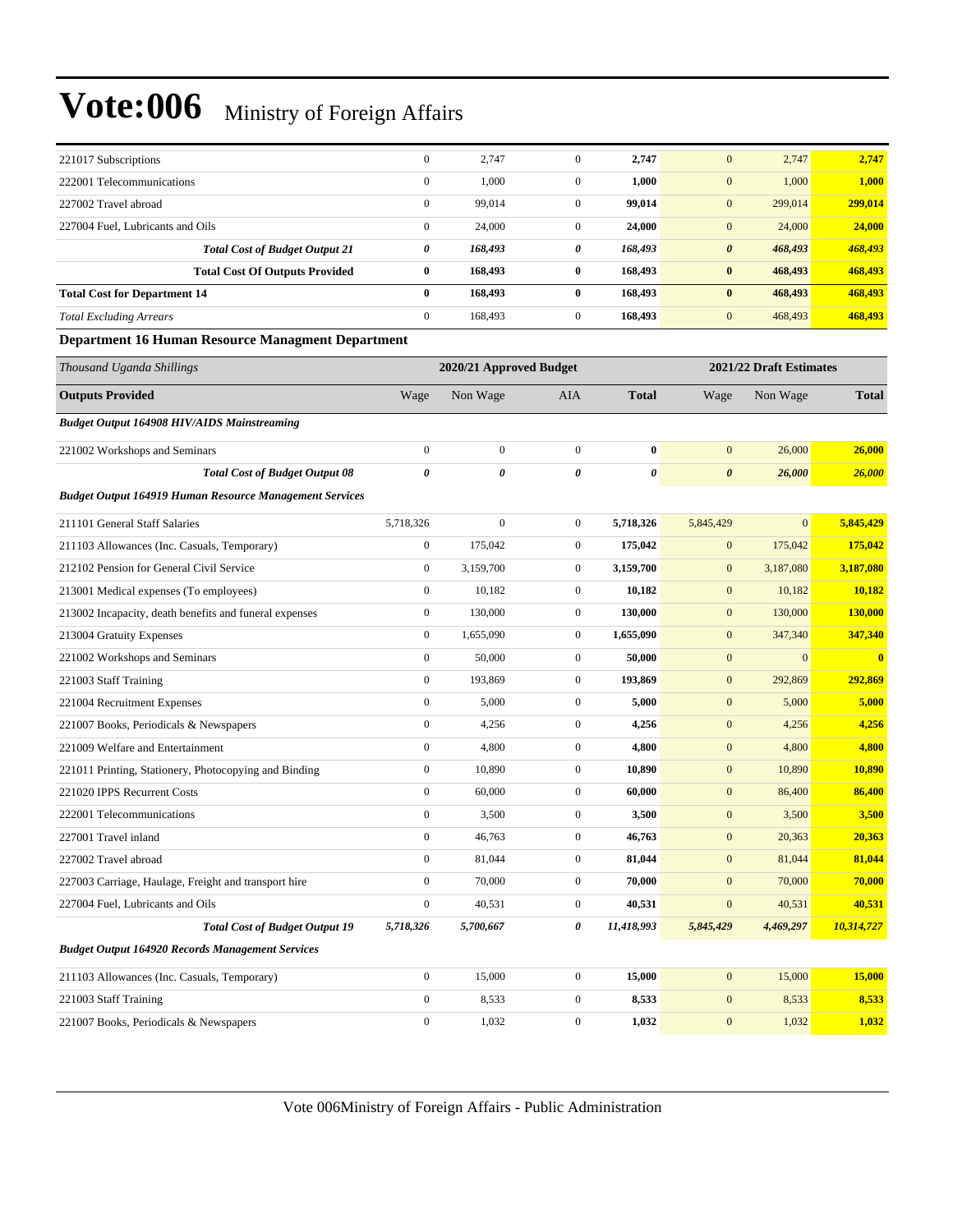| 221008 Computer supplies and Information Technology (IT)          | $\mathbf{0}$            | 2,000     | $\mathbf{0}$     | 2,000        | $\mathbf{0}$          | 2,000                   | 2,000                 |
|-------------------------------------------------------------------|-------------------------|-----------|------------------|--------------|-----------------------|-------------------------|-----------------------|
| 221009 Welfare and Entertainment                                  | $\mathbf{0}$            | 4,000     | $\overline{0}$   | 4,000        | $\mathbf{0}$          | 4,000                   | 4,000                 |
| 221011 Printing, Stationery, Photocopying and Binding             | $\boldsymbol{0}$        | 10,890    | $\overline{0}$   | 10,890       | $\mathbf{0}$          | 10,890                  | 10,890                |
| 221012 Small Office Equipment                                     | $\mathbf{0}$            | 4,000     | $\boldsymbol{0}$ | 4,000        | $\mathbf{0}$          | 4,000                   | 4,000                 |
| 222001 Telecommunications                                         | $\boldsymbol{0}$        | 5,000     | $\overline{0}$   | 5,000        | $\boldsymbol{0}$      | 5,000                   | 5,000                 |
| 222002 Postage and Courier                                        | $\mathbf{0}$            | 30,000    | $\overline{0}$   | 30,000       | $\mathbf{0}$          | 30,000                  | 30,000                |
| 227001 Travel inland                                              | $\boldsymbol{0}$        | 6,712     | $\overline{0}$   | 6,712        | $\boldsymbol{0}$      | 6,712                   | 6,712                 |
| 227002 Travel abroad                                              | $\mathbf{0}$            | 12,766    | $\boldsymbol{0}$ | 12,766       | $\boldsymbol{0}$      | 12,766                  | 12,766                |
| 227004 Fuel, Lubricants and Oils                                  | $\boldsymbol{0}$        | 16,000    | $\mathbf{0}$     | 16,000       | $\boldsymbol{0}$      | 16,000                  | 16,000                |
| <b>Total Cost of Budget Output 20</b>                             | $\boldsymbol{\theta}$   | 115,934   | 0                | 115,934      | $\boldsymbol{\theta}$ | 115,934                 | 115,934               |
| <b>Budget Output 164921 Administrative support services</b>       |                         |           |                  |              |                       |                         |                       |
| 221002 Workshops and Seminars                                     | $\boldsymbol{0}$        | 26,000    | $\overline{0}$   | 26,000       | $\mathbf{0}$          | $\mathbf{0}$            | $\bf{0}$              |
| <b>Total Cost of Budget Output 21</b>                             | $\boldsymbol{\theta}$   | 26,000    | 0                | 26,000       | $\pmb{\theta}$        | $\boldsymbol{\theta}$   | $\boldsymbol{\theta}$ |
| <b>Total Cost Of Outputs Provided</b>                             | 5,718,326               | 5,842,600 | $\bf{0}$         | 11,560,926   | 5,845,429             | 4,611,231               | 10,456,660            |
| <b>Total Cost for Department 16</b>                               | 5,718,326               | 5,842,600 | $\bf{0}$         | 11,560,926   | 5,845,429             | 4,611,231               | 10,456,660            |
| <b>Total Excluding Arrears</b>                                    | 5,718,326               | 5,842,600 | $\overline{0}$   | 11,560,926   | 5,845,429             | 4,611,231               | 10,456,660            |
| <b>Department 22 Property Managment</b>                           |                         |           |                  |              |                       |                         |                       |
|                                                                   | 2020/21 Approved Budget |           |                  |              |                       |                         |                       |
| Thousand Uganda Shillings                                         |                         |           |                  |              |                       | 2021/22 Draft Estimates |                       |
| <b>Outputs Provided</b>                                           | Wage                    | Non Wage  | AIA              | <b>Total</b> | Wage                  | Non Wage                | <b>Total</b>          |
| <b>Budget Output 164922 Ministry Property Management services</b> |                         |           |                  |              |                       |                         |                       |
| 211103 Allowances (Inc. Casuals, Temporary)                       | $\boldsymbol{0}$        | 20,000    | $\boldsymbol{0}$ | 20,000       | $\boldsymbol{0}$      | 20,000                  | 20,000                |
| 221007 Books, Periodicals & Newspapers                            | $\boldsymbol{0}$        | 1,032     | $\overline{0}$   | 1,032        | $\boldsymbol{0}$      | 1,032                   | 1,032                 |
| 221008 Computer supplies and Information Technology (IT)          | $\boldsymbol{0}$        | 6,000     | $\overline{0}$   | 6,000        | $\mathbf{0}$          | 6,000                   | 6,000                 |
| 221009 Welfare and Entertainment                                  | $\boldsymbol{0}$        | 1,800     | $\overline{0}$   | 1,800        | $\boldsymbol{0}$      | 1,800                   | 1,800                 |
| 221011 Printing, Stationery, Photocopying and Binding             | $\mathbf{0}$            | 7,260     | $\overline{0}$   | 7,260        | $\mathbf{0}$          | 7,260                   | 7,260                 |
| 221012 Small Office Equipment                                     | $\boldsymbol{0}$        | 1,800     | $\overline{0}$   | 1,800        | $\boldsymbol{0}$      | 1,800                   | 1,800                 |
| 222001 Telecommunications                                         | $\boldsymbol{0}$        | 2,000     | $\overline{0}$   | 2,000        | $\boldsymbol{0}$      | 2,000                   | 2,000                 |
| 227001 Travel inland                                              | $\boldsymbol{0}$        | 5,620     | $\overline{0}$   | 5,620        | $\boldsymbol{0}$      | 5,620                   | 5,620                 |
| 227002 Travel abroad                                              | $\boldsymbol{0}$        | 29,411    | $\boldsymbol{0}$ | 29,411       | $\boldsymbol{0}$      | 29,411                  | 29,411                |
| 227004 Fuel, Lubricants and Oils                                  | $\mathbf{0}$            | 79,070    | $\overline{0}$   | 79,070       | $\mathbf{0}$          | 79,070                  | 79,070                |
| <b>Total Cost of Budget Output 22</b>                             | $\boldsymbol{\theta}$   | 153,994   | 0                | 153,994      | $\boldsymbol{\theta}$ | 153,994                 | 153,994               |
| <b>Total Cost Of Outputs Provided</b>                             | $\bf{0}$                | 153,994   | $\bf{0}$         | 153,994      | $\bf{0}$              | 153,994                 | 153,994               |
| <b>Total Cost for Department 22</b>                               | $\bf{0}$                | 153,994   | $\bf{0}$         | 153,994      | $\bf{0}$              | 153,994                 | 153,994               |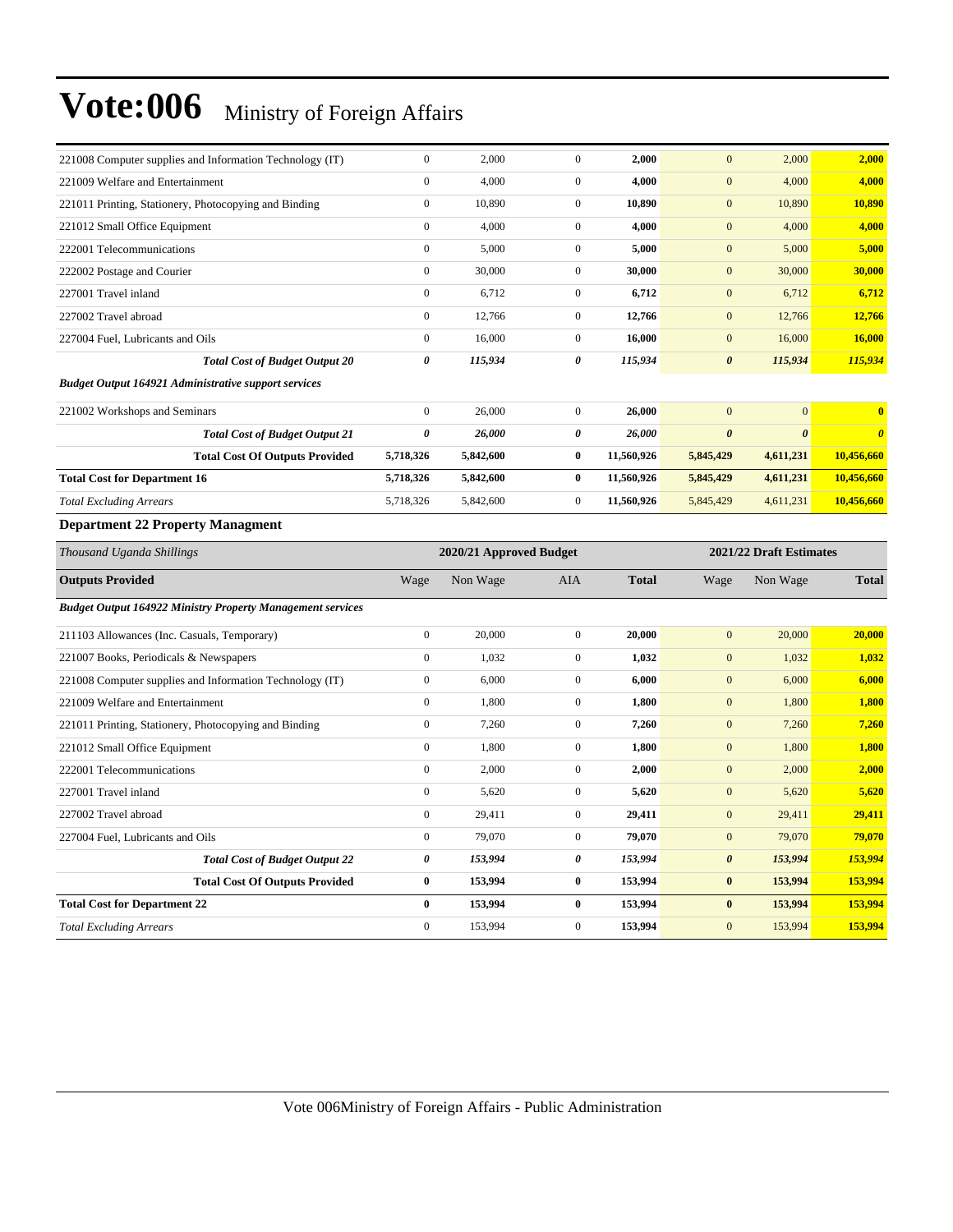#### **Department 29 Information and Communication Technology**

| Thousand Uganda Shillings                                   | 2020/21 Approved Budget |          |                |              | 2021/22 Draft Estimates |          |               |  |  |
|-------------------------------------------------------------|-------------------------|----------|----------------|--------------|-------------------------|----------|---------------|--|--|
| <b>Outputs Provided</b>                                     | Wage                    | Non Wage | <b>AIA</b>     | <b>Total</b> | Wage                    | Non Wage | <b>Total</b>  |  |  |
| <b>Budget Output 164921 Administrative support services</b> |                         |          |                |              |                         |          |               |  |  |
| 211103 Allowances (Inc. Casuals, Temporary)                 | $\mathbf{0}$            | 32,640   | $\mathbf{0}$   | 32,640       | $\mathbf{0}$            | 32,640   | 32,640        |  |  |
| 221002 Workshops and Seminars                               | $\mathbf{0}$            | 12,000   | $\overline{0}$ | 12,000       | $\mathbf{0}$            | 12,000   | 12,000        |  |  |
| 221007 Books, Periodicals & Newspapers                      | $\mathbf{0}$            | 1,853    | $\Omega$       | 1,853        | $\mathbf{0}$            | 1,853    | 1,853         |  |  |
| 221008 Computer supplies and Information Technology (IT)    | $\mathbf{0}$            | 4,000    | $\overline{0}$ | 4,000        | $\mathbf{0}$            | 4,000    | 4,000         |  |  |
| 221009 Welfare and Entertainment                            | $\mathbf{0}$            | 10,000   | $\overline{0}$ | 10,000       | $\mathbf{0}$            | 10,000   | 10,000        |  |  |
| 221011 Printing, Stationery, Photocopying and Binding       | $\mathbf{0}$            | 6,030    | $\overline{0}$ | 6,030        | $\mathbf{0}$            | 6,030    | 6,030         |  |  |
| 221012 Small Office Equipment                               | $\mathbf{0}$            | 2,000    | $\Omega$       | 2,000        | $\mathbf{0}$            | 2,000    | 2,000         |  |  |
| 222001 Telecommunications                                   | $\mathbf{0}$            | 2,000    | $\overline{0}$ | 2,000        | $\mathbf{0}$            | 2,000    | 2,000         |  |  |
| 222003 Information and communications technology (ICT)      | $\mathbf{0}$            | 113,000  | $\overline{0}$ | 113,000      | $\mathbf{0}$            | 113,000  | 113,000       |  |  |
| 227001 Travel inland                                        | $\Omega$                | 1,314    | $\overline{0}$ | 1,314        | $\mathbf{0}$            | 1,314    | 1,314         |  |  |
| 227002 Travel abroad                                        | $\mathbf{0}$            | 18,000   | $\overline{0}$ | 18,000       | $\mathbf{0}$            | 18,000   | <b>18,000</b> |  |  |
| 227004 Fuel, Lubricants and Oils                            | $\Omega$                | 48,000   | $\Omega$       | 48,000       | $\mathbf{0}$            | 48,000   | 48,000        |  |  |
| 228003 Maintenance – Machinery, Equipment & Furniture       | $\mathbf{0}$            | 24,000   | $\overline{0}$ | 24,000       | $\mathbf{0}$            | 24,000   | 24,000        |  |  |
| <b>Total Cost of Budget Output 21</b>                       | 0                       | 274,837  | 0              | 274,837      | $\boldsymbol{\theta}$   | 274,837  | 274,837       |  |  |
| <b>Total Cost Of Outputs Provided</b>                       | $\bf{0}$                | 274,837  | $\bf{0}$       | 274,837      | $\bf{0}$                | 274,837  | 274,837       |  |  |
| <b>Total Cost for Department 29</b>                         | $\mathbf{0}$            | 274,837  | $\bf{0}$       | 274,837      | $\bf{0}$                | 274,837  | 274,837       |  |  |
| <b>Total Excluding Arrears</b>                              | $\overline{0}$          | 274,837  | $\overline{0}$ | 274,837      | $\mathbf{0}$            | 274,837  | 274,837       |  |  |

*Development Budget Estimates*

### **Project 1591 Retooling of Ministry of Foreign Affairs**

| Thousand Uganda Shillings                                                            |                               | 2020/21 Approved Budget |                | 2021/22 Draft Estimates |                        |                       |              |  |  |  |  |  |  |
|--------------------------------------------------------------------------------------|-------------------------------|-------------------------|----------------|-------------------------|------------------------|-----------------------|--------------|--|--|--|--|--|--|
| <b>Capital Purchases</b>                                                             | <b>GoU Dev't External Fin</b> |                         | <b>AIA</b>     | <b>Total</b>            | GoU Dev't External Fin |                       | <b>Total</b> |  |  |  |  |  |  |
| <b>Budget Output 164972 Government Buildings and Administrative Infrastructure</b>   |                               |                         |                |                         |                        |                       |              |  |  |  |  |  |  |
| 312101 Non-Residential Buildings                                                     | 70,000                        | $\Omega$                | $\Omega$       | 70.000                  | 218,980                | $\mathbf{0}$          | 218,980      |  |  |  |  |  |  |
| <b>Total Cost Of Budget Output 164972</b>                                            | 70,000                        | 0                       | 0              | 70,000                  | 218,980                | $\boldsymbol{\theta}$ | 218,980      |  |  |  |  |  |  |
| <b>Budget Output 164975 Purchase of Motor Vehicles and Other Transport Equipment</b> |                               |                         |                |                         |                        |                       |              |  |  |  |  |  |  |
| 312201 Transport Equipment                                                           | 530,000                       | $\Omega$                | $\overline{0}$ | 530,000                 | 300,000                | $\mathbf{0}$          | 300,000      |  |  |  |  |  |  |
| <b>Total Cost Of Budget Output 164975</b>                                            | 530,000                       | 0                       | 0              | 530,000                 | 300,000                | $\boldsymbol{\theta}$ | 300,000      |  |  |  |  |  |  |
| Budget Output 164976 Purchase of Office and ICT Equipment, including Software        |                               |                         |                |                         |                        |                       |              |  |  |  |  |  |  |
| 312213 ICT Equipment                                                                 | 50,000                        | $\Omega$                | $\overline{0}$ | 50,000                  | 127,800                | $\mathbf{0}$          | 127,800      |  |  |  |  |  |  |
| <b>Total Cost Of Budget Output 164976</b>                                            | 50,000                        | 0                       | 0              | 50,000                  | 127,800                | $\boldsymbol{\theta}$ | 127,800      |  |  |  |  |  |  |